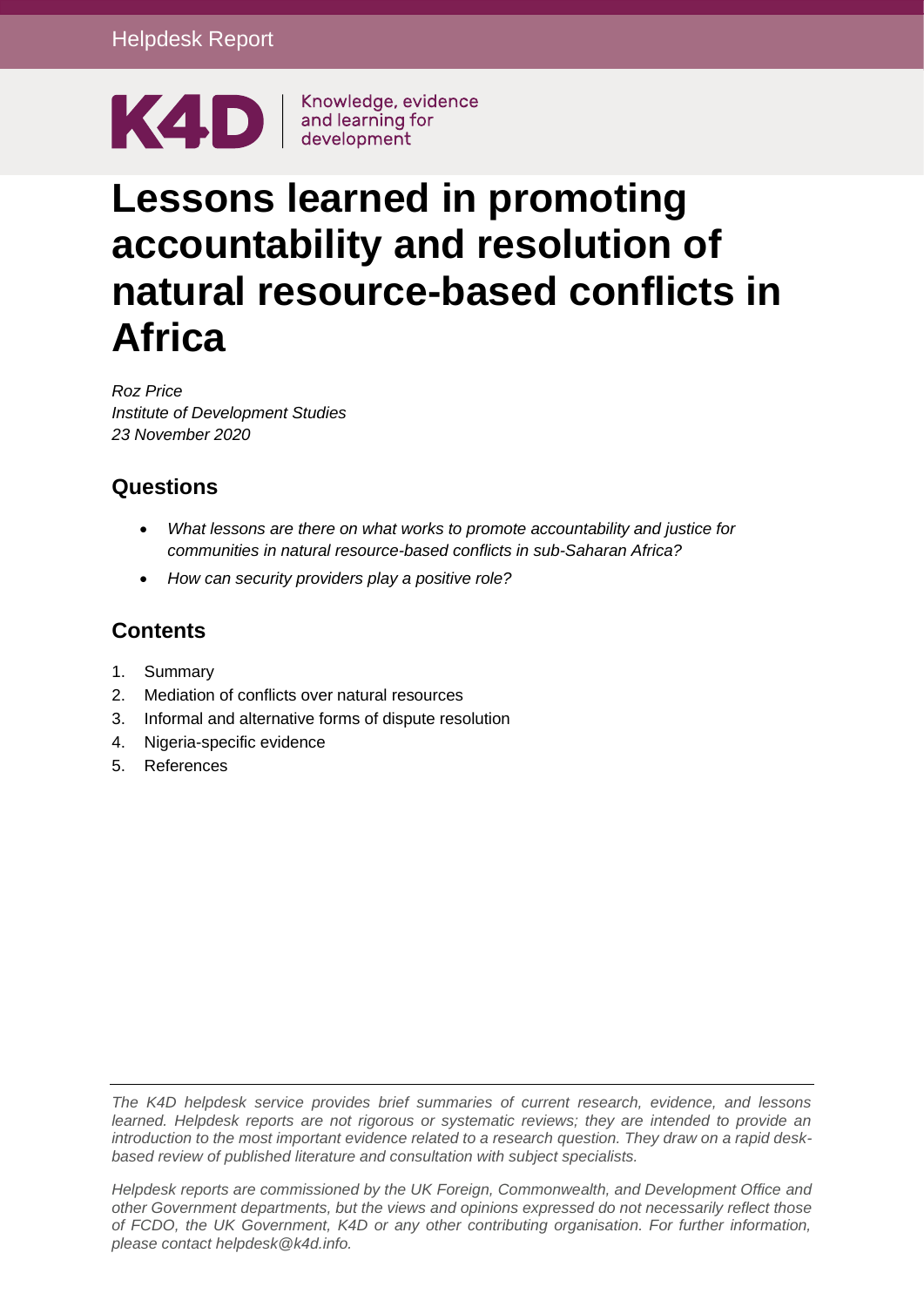# <span id="page-1-0"></span>**1. Summary**

This report looks at lessons learned around the promotion of accountability and resolution of conflicts over natural resources, with a focus on Africa, specifically Nigeria. This rapid review focuses on water and land conflicts specifically, although some of the literature refers to natural resources more broadly to also include mining and fossil fuels (oil). Key measures focused on that may help societies to achieve accountability and resolution in conflicts over water and/or land in Africa include formal institutions (reform of public institutions and policies), informal or traditional mechanisms (such as community-based peace initiatives, customary rules, dialogues) and hybrid mechanisms (such as land tribunals).

There is a vast literature on natural resource conflicts in Africa, much of which focuses on the "resource curse" and the drivers and dynamics of conflict; less literature focuses on resolution mechanisms, specifically accountability or the role of security providers. However, this body of literature is still significant (especially in relation to community-based and traditional peace mechanisms in Africa). There is a strong focus in the literature on framer-herder conflicts in Africa (and Nigeria). This rapid review mostly draws on academic sources of literature, although some non-governmental organisations (NGOs) and donor literature is also utilised.<sup>1</sup>

Key findings:

- Natural resource disputes occasionally escalate into violence in Africa, this is more likely to occur where there is no mutually agreed dispute resolution process (African Union Panel of the Wise, 2019).
- Interventions to address 'farmer-herder conflict' must be grounded in a sound understanding of pastoralism; must change the narrative around insecurity and pastoralism at all levels (i.e. representing pastoralism as an old-fashioned, unproductive system); establish local platforms to listen, negotiate and resolve conflict; invest in intangible infrastructure (such as traditional organisations) alongside physical works; and restore government legitimacy and the rule of law where jihadist groups have successfully mobilised local resentments (Krätli & Toulmin, 2020, pp. 79-80).
- Western approaches to conflict resolution tend to focus on litigation, whereas indigenous African conflict resolution strategies focus on reconciliation (Okeke-Ogbuafor et al., 2019). In particular, alternative forms of dispute resolutions have emerged outside the judicial process held by the formal courts, as the formal litigation processes is often expensive, prolonged, and fraught with technicalities (Home, 2020).
- Successful alternative dispute resolutions for natural resource conflicts in Africa seem to have followed traditional dispute-resolution practices and prevailing societal norms and values. However, these may not be compatible with human rights law. Alternative dispute resolutions should be conducted in local languages if they are to be locally acceptable, and should adopt a flexible approach to types of evidence accepted (Home, 2020).

<sup>1</sup> See also Cooper, R. (2018). Natural Resources Management Strategies in the Sahel. K4D Helpdesk Report. Brighton, UK: Institute of Development Studies[. https://opendocs.ids.ac.uk/opendocs/handle/20.500.12413/14277](https://opendocs.ids.ac.uk/opendocs/handle/20.500.12413/14277) and Bolton, L. (2020). Lessons from conflict resolution interventions. K4D Helpdesk Report 782. Brighton, UK: Institute of Development Studies[. https://opendocs.ids.ac.uk/opendocs/handle/20.500.12413/15214](https://opendocs.ids.ac.uk/opendocs/handle/20.500.12413/15214)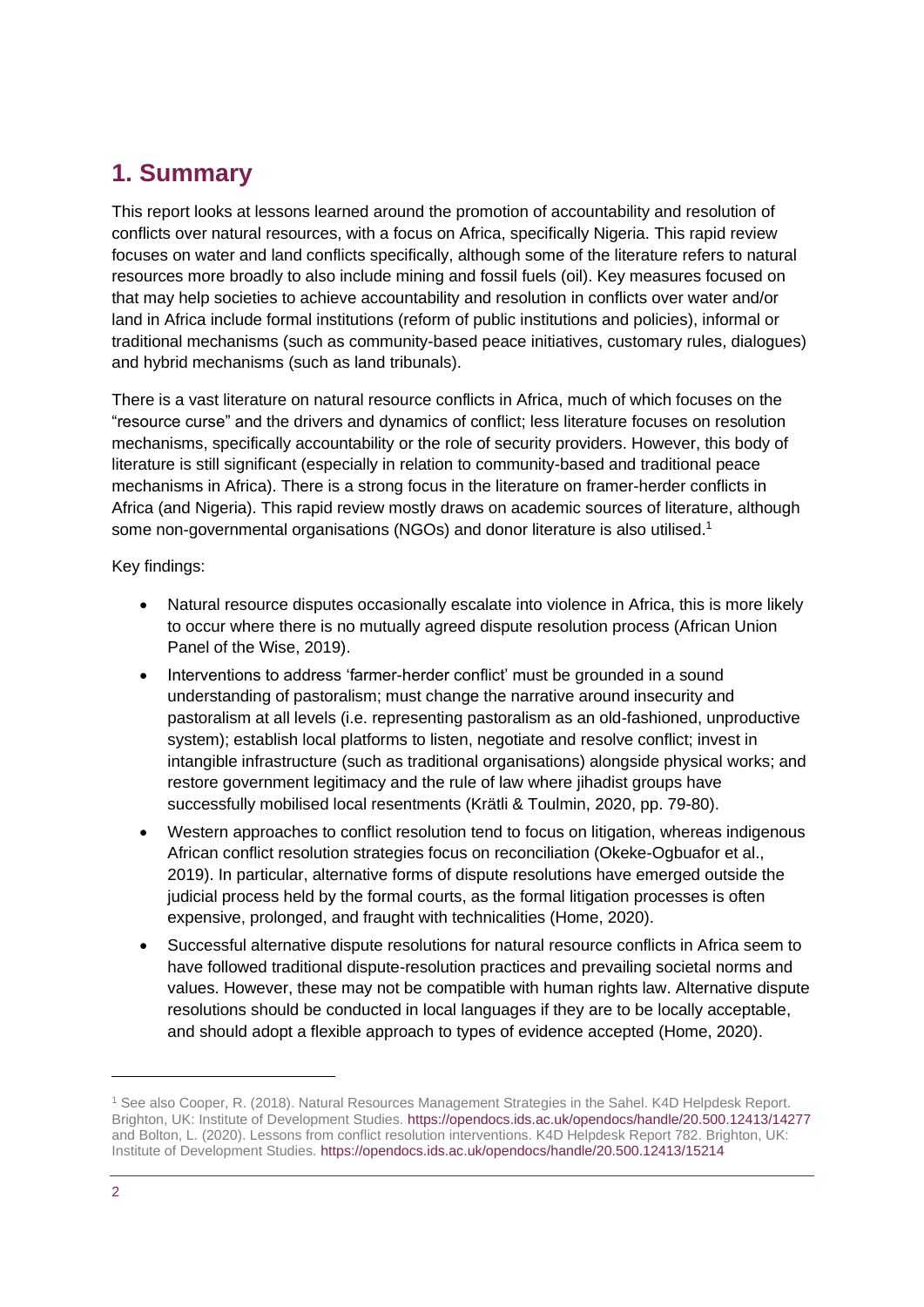- The use of land tribunals, a hybrid form of judicial administration, is increasing in Africa. Although their success has been mixed. Reasons put forward for this include inadequate resourcing, poorly defined mandates, corruption, or lack of legitimacy (Home, 2020).
- Community peace structures are especially relevant in situations of chronic conflict, and disputes over natural resources (Peace Direct & Alliance for Peacebuilding, 2019).
- Key lessons on community-based peacebuilding include: responsiveness and adaptability of these mechanisms is key to their impact and success (especially being close to the ground and local knowledge and ability to respond quickly to prevent escalation to violence); successful community-based peace structures tend to reflect the diversity of their communities and voices; the inclusiveness of peace initiatives can have a positive impact on local governance more broadly; many take the form of partnerships with (local) NGOs; they operate on a small-scale, which can limit their ability to scale-up to tackle wider conflict dynamics (Peace Direct & Alliance for Peacebuilding, 2019).
- Dialogue is key in informal mechanisms. Co-benefits of resolution and cooperation are also important to emphasise (Mbih, 2020). To be of lasting impact in building peace processes, dialogue between community representatives needs commitment from credible leaders, financial resources and long-term external support.
- Literature from Nigeria highlights the importance of continuing to invest in local dispute resolution, and social cohesion among communities needs to be built at the same time, with integrated interventions (Mercy Corps, 2017). Community-level interventions should be paired with robust advocacy campaigns (Mercy Corps, 2019). Informal institutions like traditional rulers and local village conflict management committees through use of dialogue, cooperation and education are some of the most effective conflict management strategies in Nigeria (Dimelu et al., 2016). Although others report that the effectiveness of traditional authorities has been compromised in parts of Nigeria, and some communities prefer the formal, Western litigation approach to resolution (Akov, 2017). The effectiveness of voluntary policing in farmer-herder conflicts in Nigeria has also been questioned (Onwughalu & Obiorah, 2017).
- Participation is critical to foster accountability processes in natural and community resources management in sub-Saharan Africa, in any resolution mechanism (formal and informal). Participation of all levels and echelons of a community needs to be ensured (Musavengane & Siakwah, 2020). This is particularly true for marginalised groups such as women and youth.

# <span id="page-2-0"></span>**2. Mediation of conflicts over natural resources**

### **Justice and accountability**

Although there is no universally accepted definition of justice, there is broad agreement that it focuses on fairness and equity – i.e. concerned with fair treatment or due reward and the equitable distribution of 'things' (Dobson 1998; Maiese, 2003; Schroeder and Pisupati 2010 cited in Sowman & Wynberg, 2014, p. 8).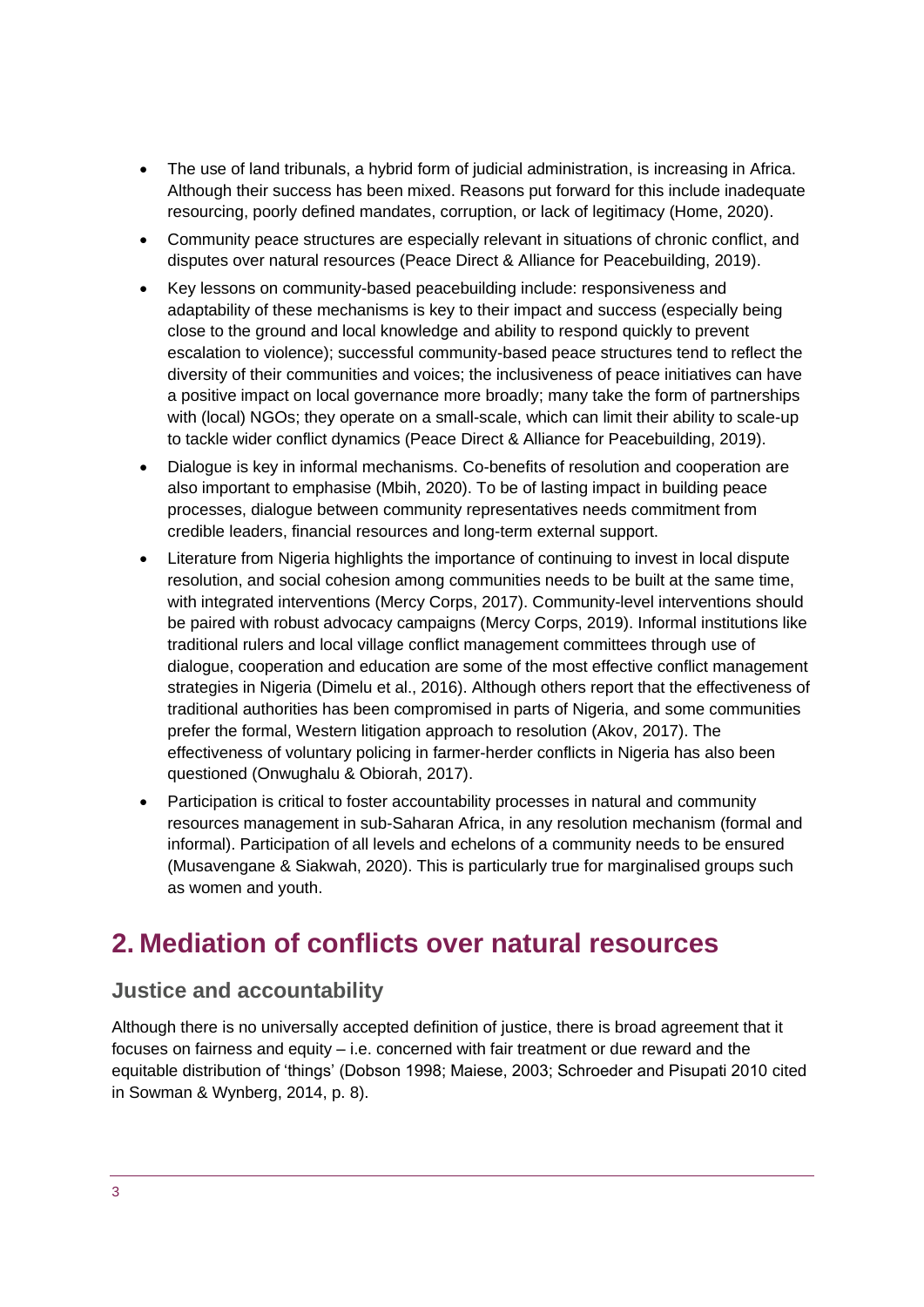According to Bukari (2013 cited in Issifu, 2016, p. 146) successful resolution of any conflict should be based on a human centred approach, comprising of the improvement of security and good relations among people, as well as the improvement of human well-being and rural development. The need for accountability in conflict resolution is clear but the type of process that is suitable in any given situation will depend on the context. The range of measures that may help societies to achieve accountability commonly include (Democratic Progress Institute, 2015, p. 8): 2

- Prosecutions through national or international courts and the related issue of amnesty;
- Truth-seeking, through truth commissions, for example;
- Reparations for victims, including symbolic forms, such as memorialisation;
- Reform of public institutions, particularly in the justice and security sectors; and
- Other, 'non-formal' initiatives, undertaken by civil society and 'traditional' approaches to accountability may also promote accountability and reconciliation.

### **Conflicts over natural resources**

A report by the African Union Panel of the Wise (PoW, 2019, p. 4) on improving the mediation and resolution of natural resource-related conflicts across Africa, emphasises that **most conflicts over natural resources in Africa are resolved quickly, without international intervention**. Occasionally, however, these disputes can escalate into violence and this is **more likely to occur "where there is no mutually agreed dispute resolution proces**s". Furthermore, disputes over natural resource also are "more likely to lead to violence if they overlay existing ethnic, political or religious differences, or in the context of widespread corruption and organized crime" (African Union Panel of the Wise, 2019, p. 4).

The PoW identified a number of examples of good practice (at national and international levels) in Africa of the management, mediation and resolution of natural resource disputes and use of shared natural resources. Including (African Union Panel of the Wise, 2019, pp. 11-13):

- **Establishing a common understanding among conflicting parties of the dimensions of their dispute** (quantifying it) can be an important first step to finding creative solutions to resolving it. In many cases, the very process of assessing natural resources, and developing a shared understanding of a specific problem or mutual need, can be a first step toward building trust.
- **Environmental cooperation between divided groups often takes place in a series of steps that build trust and deepen relationships over time**. The pathway often starts with dialogue, then advances to information sharing, then to joint activities, and finally to coordinated or joint management.
- **While parties may have divergent views on the political front, they often share a common dependence on the same natural resource**. The resource interdependence

<sup>&</sup>lt;sup>2</sup> Note these are related to conflict and reconciliation more broadly, not specifically to do with natural resources.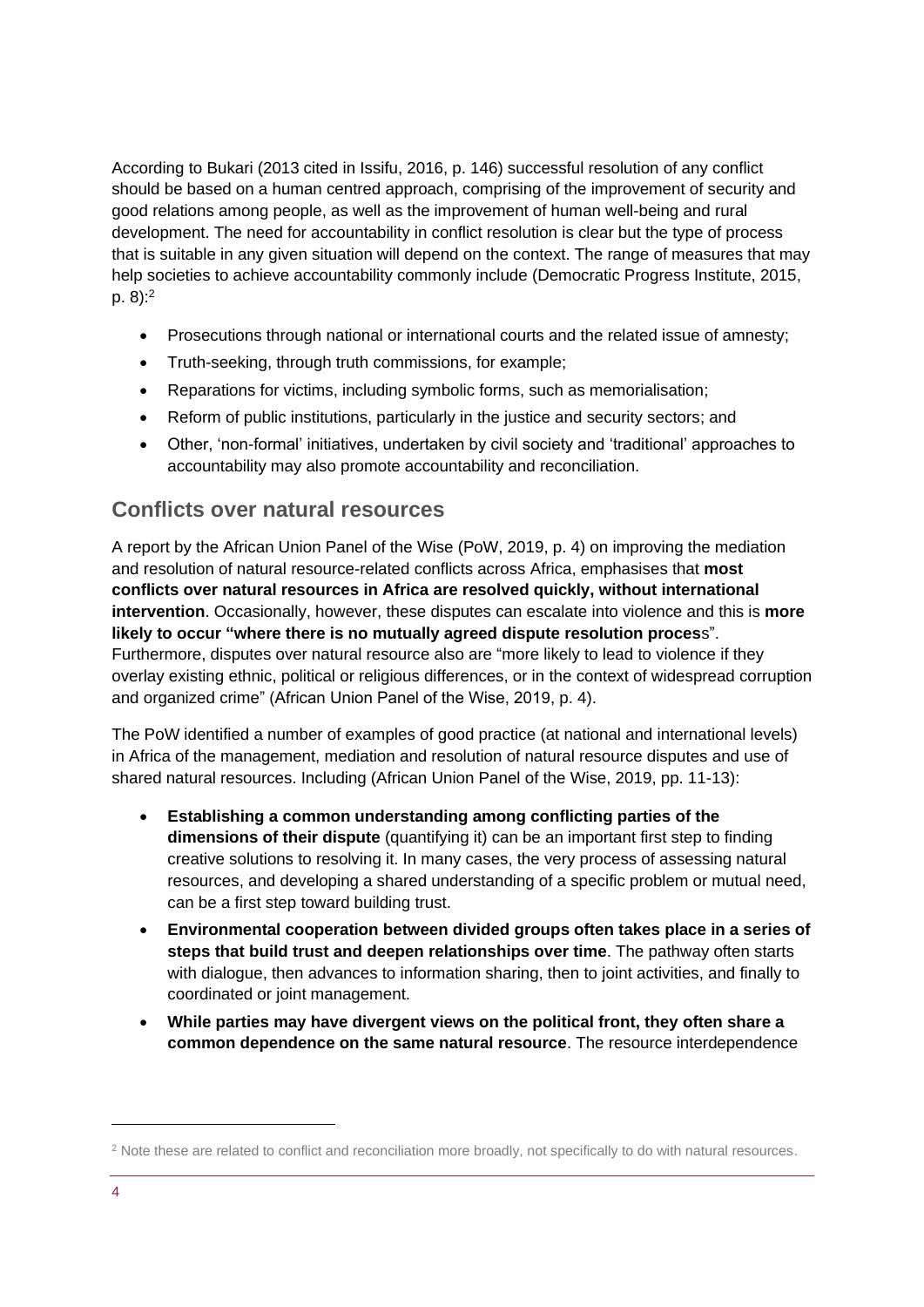of communities with shared natural resources can serve as a strong incentive to communicate and cooperate across contested borders or religious and ethnic divisions.

• **Cooperation over natural resources and the environment often requires the engagement of stakeholders in ways that transcend traditional lines of power and authority**. A peace process is most resilient when stakeholders are engaged on multiple levels.

### **Farmer-herder conflicts**

A recent paper from IIED on farmer-herder conflict in sub-Saharan Africa, emphasises that these groups **have a long history of cooperation**, and that "in many parts of Africa there has been strong complementarity between these livelihood systems and related forms of land use for generations" (Krätli & Toulmin, 2020, p. 7). Emphasising that it has been **this complementarity that has been disrupted**. They provide the following example to demonstrate this: "animal damage to crops is commonly accepted as the most frequent cause of conflict. But it is often, itself, just a link in a long chain of mismanagement, such as farmers cutting new fields in grazing areas or along established livestock passages, themselves the consequence of short-sighted or misguided land-tenure policies and poor governance" (Krätli & Toulmin, 2020, p. 7). The paper was largely desk-based work, validated through discussion with a reference group that included representation from pastoral civil society, and field-level engagement with a set of organisations and actors was also undertaken.

The paper reviewed several case study projects aimed at preventing and resolving farmer-herder conflicts, and draws several common issues (although recognises that each context is different):

- **The model of decentralisation followed in much of Africa has had mixed impacts**. If decentralisation is to live up to its potential, it needs to establish dialogue-spaces for resolving problems between groups, while minimising the practical impact of boundaries between each local government area (Krätli & Toulmin, 2020, p. 74).
- **Many areas suffer from long-term government neglect.** Investment in strengthening institutional arrangements is key to creating spaces for negotiation between parties to discuss land use and mobility patterns each season (Toulmin et al. 2015 cited in Krätli & Toulmin, 2020, p. 74). In the face of variable rainfall, there needs to be flexibility to leave options open and encourage real-time management of farmland, grazing and water resources, depending on the rains. Governments must regulate and control private investment in livestock production in pastoral areas, as it affects the availability of resources while escaping local regulation mechanisms (Krätli & Toulmin, 2020, p. 74).
- **Conflicts are often self-sustained processes.** Working with the media to move away from the current negative stereotyping of pastoralists is necessary. The political economy brought about by conflicts also helps sustain them, as certain people will always find multiple opportunities to gain economic advantage from disruption. There is a need, therefore, for opportunities and spaces for women and youth to contribute to institutions and processes, thus bringing their perspectives into focus (Krätli & Toulmin, 2020, p. 75).
- **Confusion between 'customary' and state/judicial procedures has created fertile ground for growing conflict, with often contradictory and inconsistent rules for accessing natural resources and managing conflict**. Building bridges between these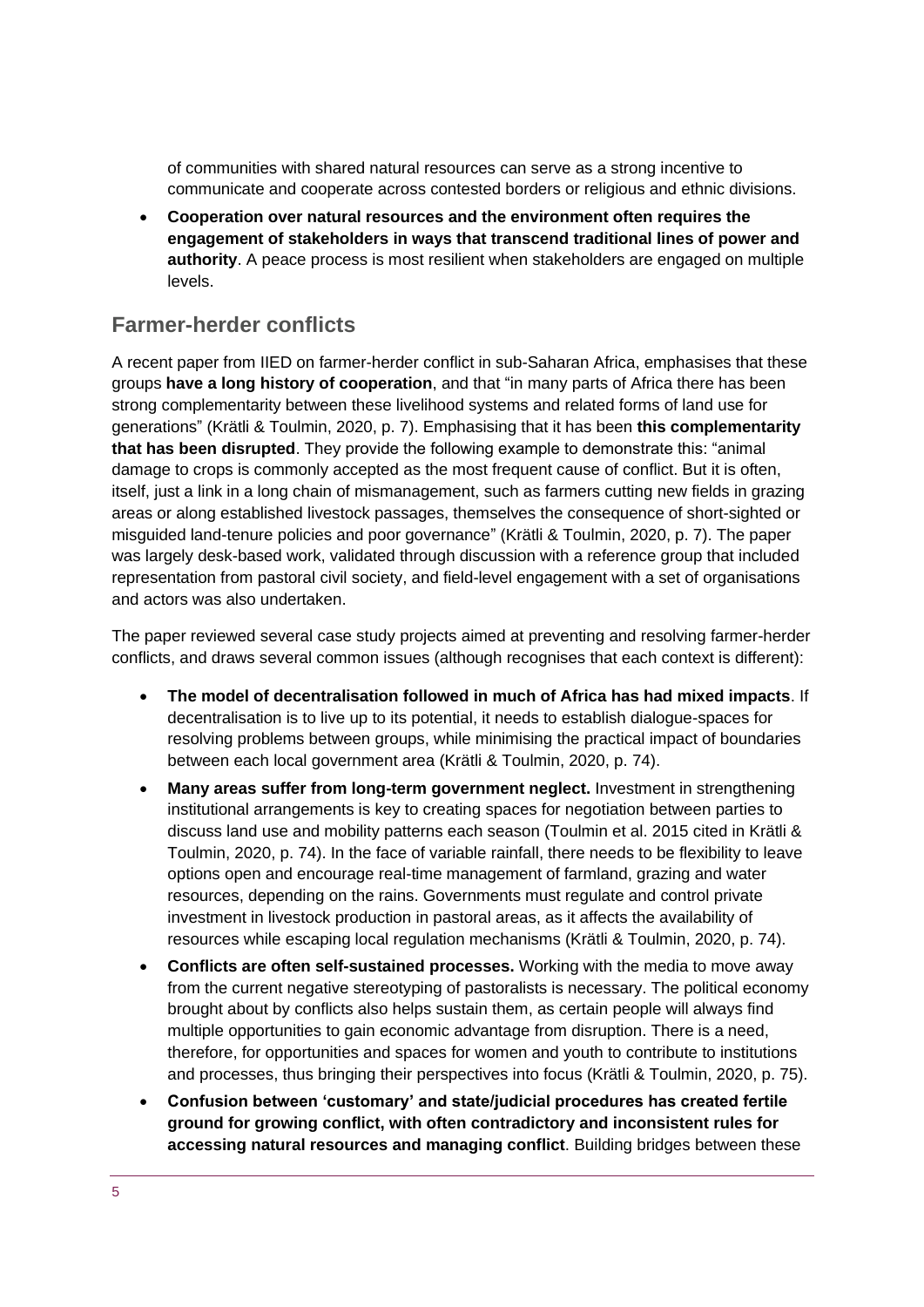two structures would foster a common understanding and better accountability (Krätli & Toulmin, 2020, p. 75).

More specifically, the reference group consulted by the authors put forth the following "tested approaches for re-establishing relationships between groups after violent conflict" (Krätli & Toulmin, 2020, p. 79):

- Using local conventions or negotiated agreements.
- Shared learning about conflict management tools among principal structures and institutions that need to understand and master nested systems of law, spanning multiple landscapes and socio-political systems (e.g. Agence Française de Développement's (AFD) Programme Sécurisation des Systèmes Pastoraux (Pastoral Systems Security Program, PSSP) Zinder, Niger).
- Problem analysis, as carried out for pastoral water projects in Chad (AFD).
- The dialogue structures, training approaches and dissemination of legal knowledge on pastoralism used by Gestion Non-Violente des Conflits (Network for the Non-Violent Management of Conflicts, GENOVICO) in Niger, with ZFD<sup>3</sup> and FNEN Daddo (National Federation of Breeders of Niger).
- Mbororo Social and Cultural Development Association (MBOSCUDA)'s Alliance Farming project<sup>4</sup> in northwest Cameroon, which encourages pastoralists and farmers to find sustainable ways to use the land for the benefit of both communities (see section on Cameroon for more information). – See point 1 below.

The paper puts forth the following recommendations for those designing interventions to address 'farmer-herder conflict' (Krätli & Toulmin, 2020, pp. 79-80):

- 1. **Ground the work on conflict involving herders in a sound understanding of pastoralism**, the economic and ecological logic behind mobility, the potential complementarity with cropping and recognition of the contribution pastoral systems make to GDP and exports. Africa's drylands should be understood as regions where mobile livestock keepers use their expertise to harvest variable but high-value resources and play a valuable role in maintaining resilient landscape systems. For example, see Chad bullet point above.
- 2. **Change the narrative around insecurity and pastoralism at all levels**: <sup>5</sup> Theorists and decision makers must stop representing pastoralism as an unproductive system locked in the past and battling against the odds in a hostile, resource-scarce environment. Instead, drylands need to be seen as offering an environment in which variability is the rule, and

<sup>&</sup>lt;sup>3</sup> ZFD is the Civil Peace Service of the GIZ (Deutsche Gesellschaft für Internationale Zusammenarbeit GmbH). See also the GIZ programme on Civil Peace Service: Crisis prevention and conflict transformation in areas of cross-border transhumance in Niger, Benin and Burkina Faso.<https://www.giz.de/en/worldwide/31624.html>

<sup>4</sup> See<https://mboscuda.org/2017/09/09/encouraging-the-sustainable-use-of-natural-resources/>

<sup>5</sup> For example, Eke (2020) argues that the representation and perception of Fulani herders in Nigeria today as reflecting ancient stereotypes of nomadic peoples i.e. savages, is a factor in the conflict, as it shapes people's relationship with, and reception of, Fulani herders, and so must be included in conflict resolution.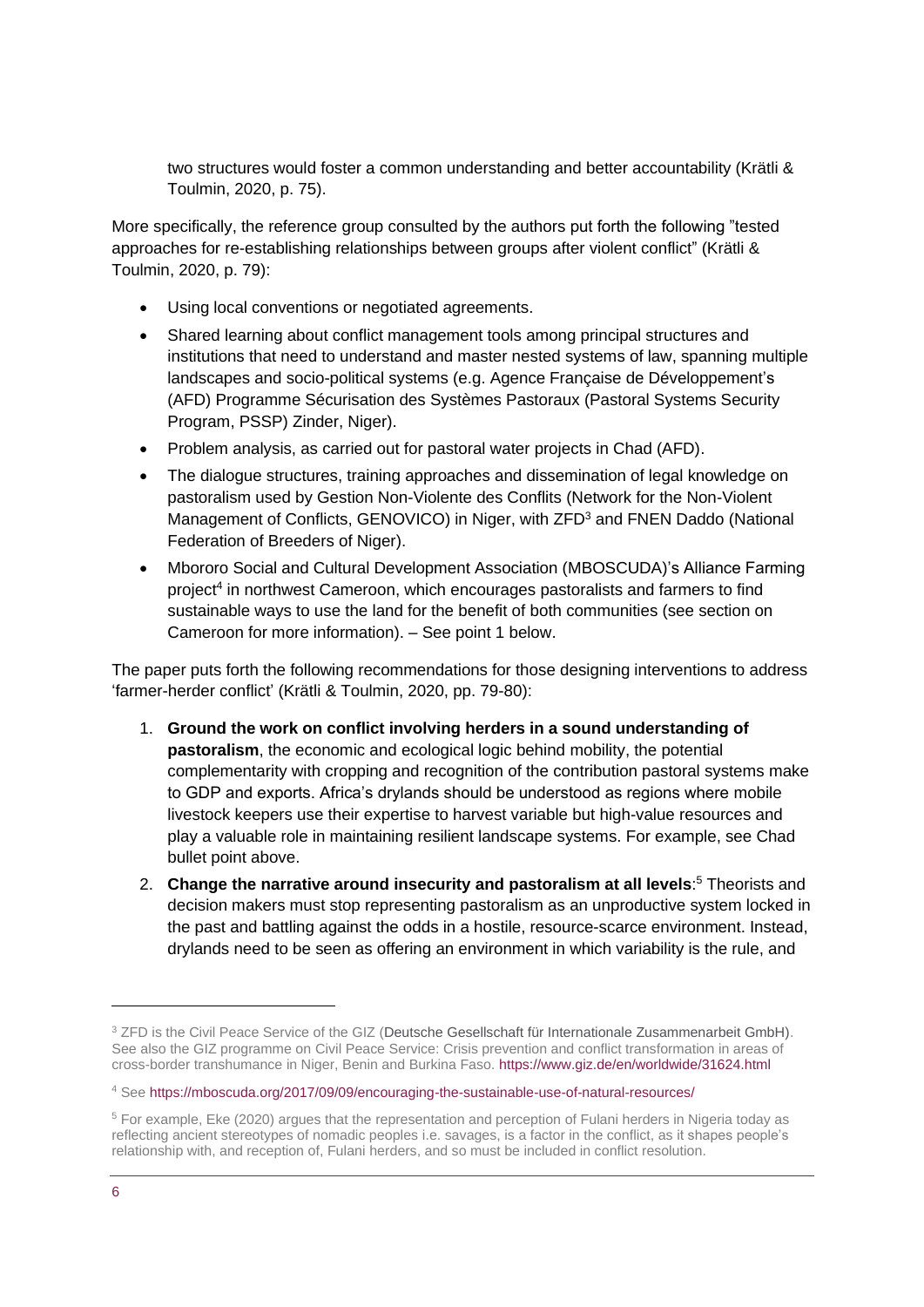where pastoral systems have specialised to make such variability work for food production.

- 3. **Establish local platforms to listen, negotiate and resolve conflict.** Public authorities have a critical role to play in providing an impartial, fair platform where rival groups can negotiate and resolve their problems. These local-level platforms need recognition and connection into the wider architecture of state institutions to strengthen consistent approaches to resolving conflict. These need to reflect the voices of different social and producer groups. See example of Cameroon below.
- 4. **Invest in intangible infrastructure alongside physical works.** People need credible and legitimate organisations to structure and manage land spaces and relations between different interest groups using an area. For example, in northern Kenya, investment in the traditional Boran organisation (dedha) greatly improved grazing management during droughts and led to lower herd mortality and higher milk production than neighbouring areas.
- 5. **Restore government legitimacy and the rule of law, in the current context, where jihadist groups have successfully mobilised local resentments.** For most of the population, improving livelihoods and creating economic opportunities — particularly for young people — would go a long way to restore the state's legitimacy. In parallel, there is a need to invest in strengthening relations between citizens and government institutions, building confidence in effective decision-making structures and promoting leadership training to ensure local democracy and accountability.

### **Role of international community**

A report by Brown and Keating (2015) for Chatham House highlights how sometimes the international community gets involved in natural resource disputes if they are not able to be solved domestically. The international community (such as the UN, international NGOs and donors) can support domestic dispute resolution in a number of ways, including directly (bringing together protagonists for discussions) or indirectly (helping to create the conditions in which resolution of the dispute might become easier). Three key ways include: providing objective and impartial analysis and training; convening stakeholders; and supporting dispute-resolution processes. The report also highlights a number of weaknesses with the international community's response (Brown & Keating, 2015, pp. 21-23):

- **Erratic engagement;**
- **The 'backyard effect':** International intervention to support the resolution of resource disputes tends to take place where there is a big power differential or an international stakeholder (often the former colonial power) with a somewhat paternalistic interest in the dispute being settled.
- **Poorly timed interventions;**
- **Perceptions of meddling:** In the absence of a clear invitation from the protagonists, international involvement can seem like meddling.
- **Lack of self-awareness:** Ultimately, the international community struggles to understand and respond to these complex resource issues in a meaningful way. There tends to be a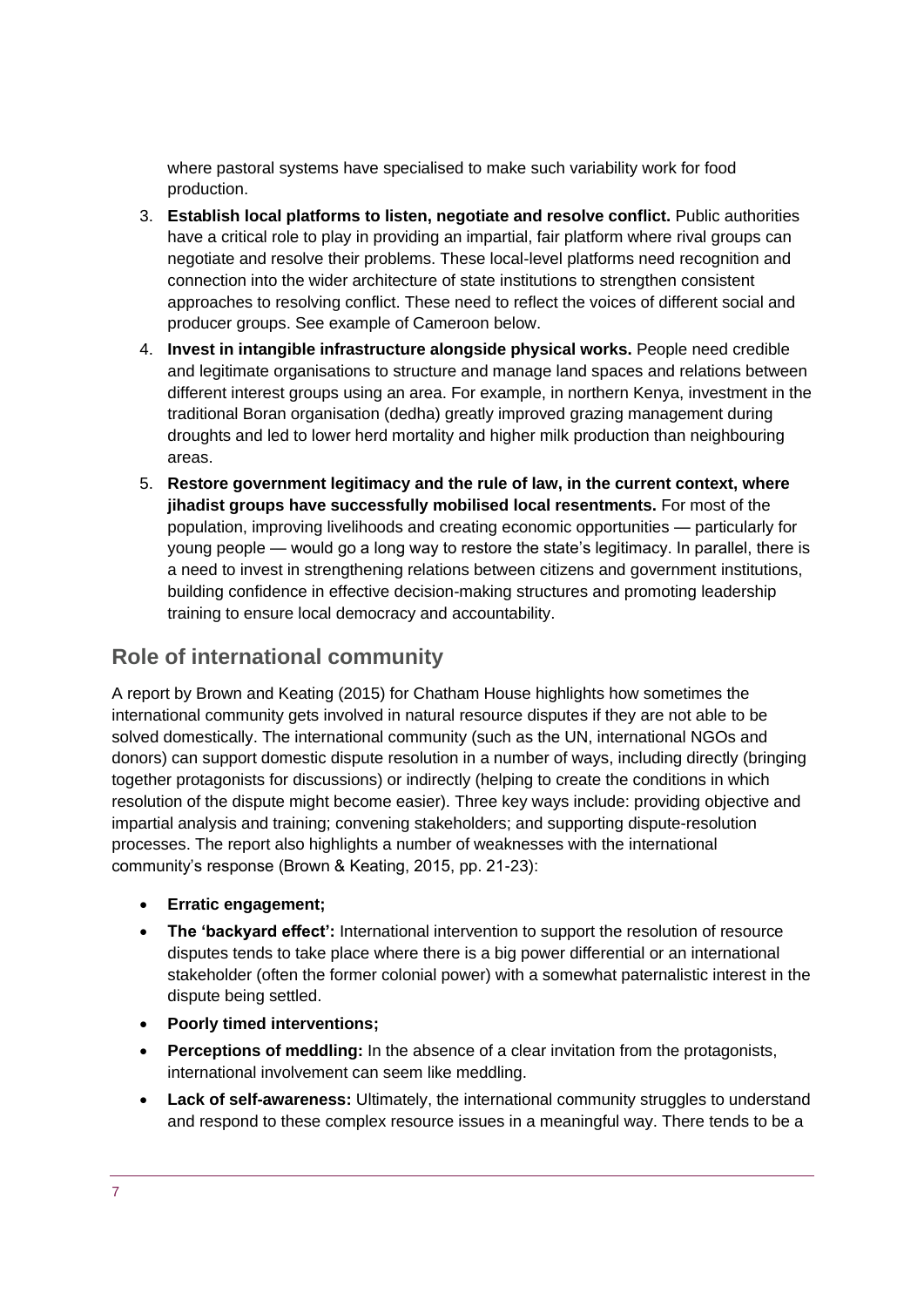lack of self-awareness that the international community is an intensely political actor, with powerful vested interests.

- **Tendency to ignore political issues:** This seems to be especially the case when dealing with disputes over the socio-environmental impacts of standalone projects and community-level conflict over land or water issues.
- **Lack of technical knowledge:** Despite the frequency of resource disputes, there are still relatively few mediation or conflict prevention specialists with a background in natural resource management issues.

# **Lack of participation**

Participation is critical to foster accountability processes in natural and community resources management in sub-Saharan Africa, in any resolution mechanism (formal and informal). However, Musavengane and Siakwah (2020), using examples from Ghana and South Africa, caution that in practice there is a lack of full community participation (especially of the lower levels of society) in decision making at the grass-roots level in sub-Saharan Africa, even where participation takes place. Musavengane and Siakwah (2020, p. 1587) argue that "People who tend to represent the society during community consultation meetings are the elite of the society which leaves the lower echelons with representation without participation" and this has led "to loss of credibility in accounting for natural resources in sub-Saharan Africa". It is hence vital that "**the elite of the society should maintain a critical distance in decision making and empower local community members to participate fairly during consultative processes**" (Musavengane & Siakwah, 2020, p. 1587).

# <span id="page-7-0"></span>**3. Informal and alternative forms of dispute resolution**

### **Hybrid formal-informal mechanisms – land tribunals in Africa**

The literature broadly recognises **the role that the legacy of past colonial interventions has played in creating tensions between private, public and customary land tenure in Africa** (Home, 2020). Home (2020) explores the potential role of land tribunals as a form of alternative dispute resolution (ADR) in Africa. Tribunals are "a hybrid form of judicial administration alongside the main court system, supposedly quicker and cheaper" (Home, 2020, p. 79). They come in many forms, address largely factual rather than legal issues, involve non-legally qualified members with expert knowledge, and usually take place near the location where the dispute arises. According to Home (2020, p. 79) "their relatively informal procedures make them more accessible and acceptable to the public." They may use local languages and "can help inform local communities about their rights and obligations ...and connect with customary land tenure" (Home, 2020, p. 79). The emphasis is on fair and impartial processes.

**The use of land tribunals is increasing in Africa**. A number of traits where ADR has been used to try to settle land disputes in Africa are highlighted (Home, 2020, pp. 82-83):

• Few ADR mechanisms have performed satisfactorily in sub-Saharan Africa for various reasons: inadequate resourcing, poorly defined mandates, corruption, or lack of legitimacy.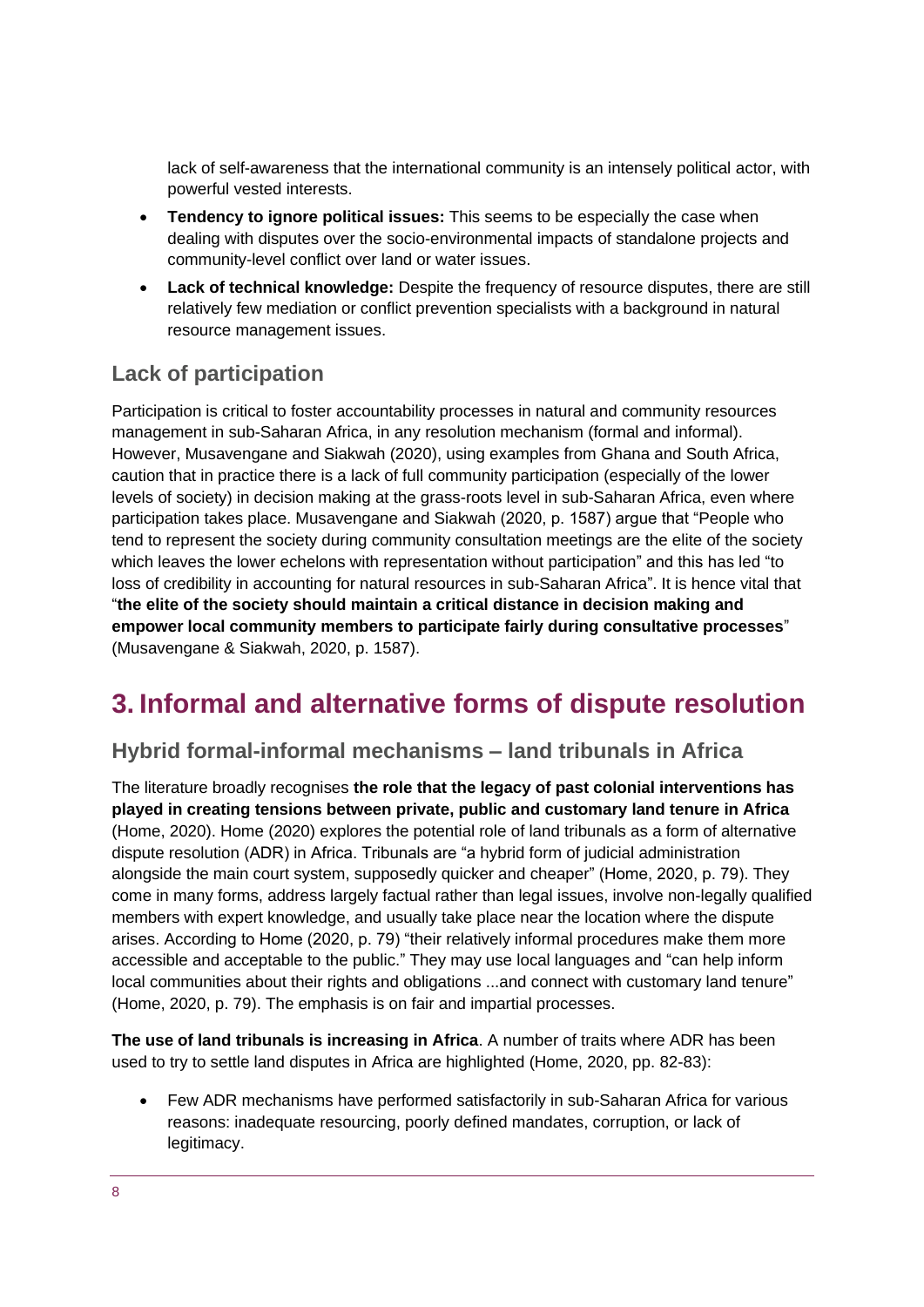- Successful ADR seems to have followed traditional dispute-resolution practices and prevailing societal norms and values. However, these may not be compatible with human rights law, particularly the AU Land Declaration on equitable access to land and related resources, including for youth and other landless and vulnerable groups, and women.
- Where the final verdict was supported by the community, not causing shame to disputants, implementation and enforcement are more easily achieved.
- The ADR mechanisms, if they are to be locally acceptable, should preferably be conducted in local languages, including the relevant land policies and laws.
- Decision-making bodies should adopt a flexible approach to types of evidence and proportional representation of women.
- The interaction between central, local and traditional authorities needs the valuation of land, assessment of compensation and issues of natural resources to recognise preexisting land rights. In these areas, much ADR seems to have failed.

For example, in **Zambia** (Home, 2020, p. 85), a number of land disputes between different groups have emerged. Institutions dealing with land disputes include Land Tribunals, the Town and Country Planning Tribunal, the Magistrates Court and the High Court. The lands tribunal, established in 1995 as a low-cost alternative to the formal court system, is handicapped by its centralised nature, and limited capacity. Few Zambians are even aware of this legal option, due to a lack of funding for public awareness campaigns and the fact that most of the proceedings are conducted in English. Currently, the vast majority of land disputes are dealt with through local, traditional leaders, and can proceed through several ranks of leadership before reaching a resolution.

# **Community-based peace initiatives**

Local peace committee is a generic, umbrella name for committees or other structures formed at the levels of a grassroot district, municipality, town or village with the aim of encouraging and facilitating inclusive peace making and peacebuilding processes within a local context (Olivier & Odendaal, 2008 cited in Issifu, 2016, p. 146). Other names include district peace advisory council, district multiparty liaison committee, village peace and development committee, committee for intercommunity relations, district peace council, and so on.

Peace Direct and Alliance for Peacebuilding (2019) looked at the effectiveness of local peacebuilding efforts, reviewing over 70 evaluations collected from a range of organisations and contexts across the world. In their chapter on **community based peace initiatives** they emphasise that these can take different forms, and that "**they are particularly good at resolving disputes over natural resources**" (Peace Direct & Alliance for Peacebuilding, 2019, p. 10). Grassroots peace initiatives based on local community structures are extremely common in the literature and well-represented in the evaluations the report reviewed. The report summarises the characteristics of these initiatives as (p. 10):

- Being 'local' in the purest sense of the word, typically covering a neighbourhood or district.
- Bringing together a representative selection of voices to resolve specific problems that have the potential to cause conflict and violence.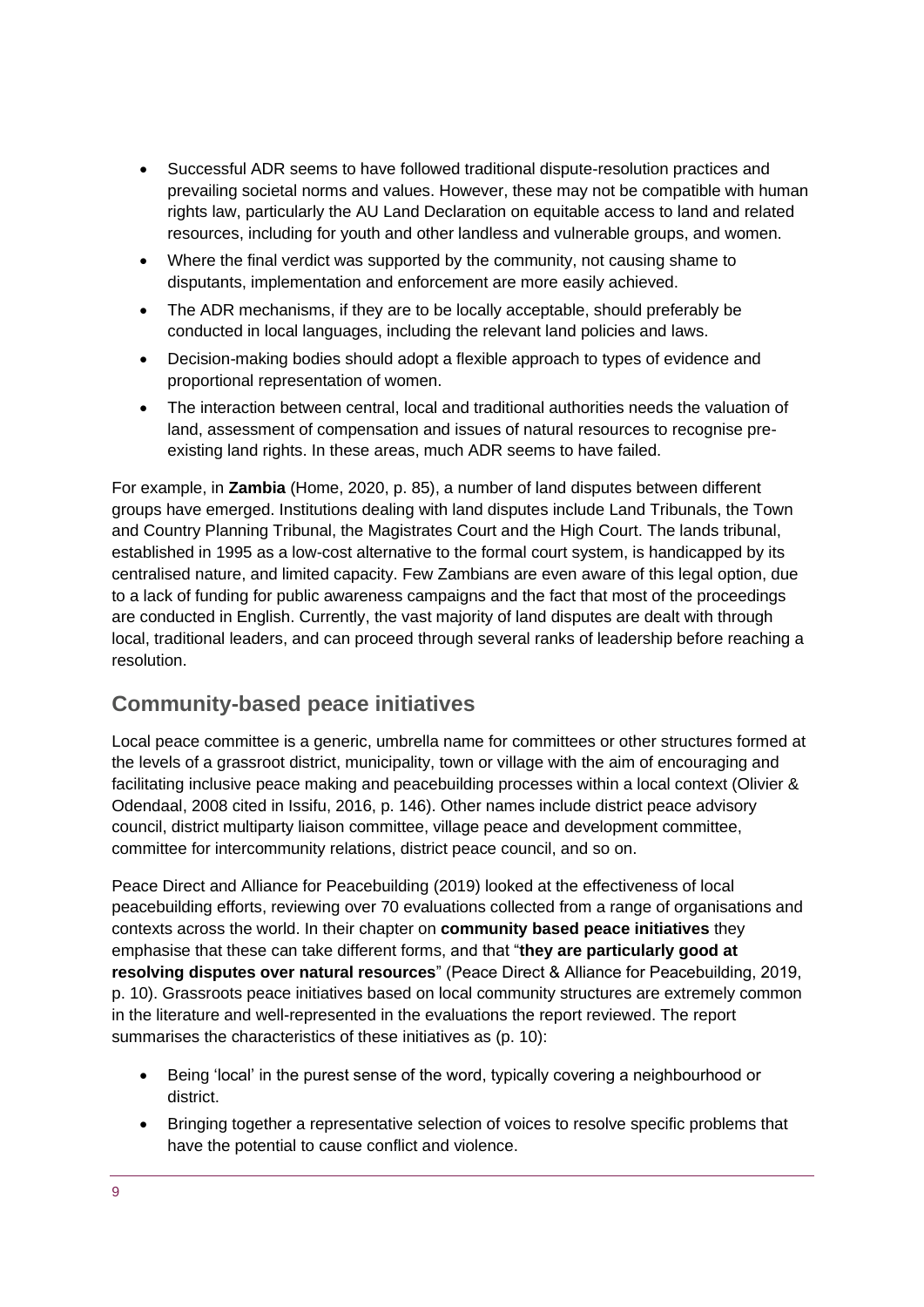- Reflecting the underlying dynamics of their communities, often collaborating with and building on existing local power structures and processes.
- Defining and following a set of rules and procedures to maximize objectivity and fairness.
- Often being inclusive, involving women and men of different ages, and members of different ethnic communities and economic interest groups, along with local leaders.

Peace Direct and Alliance for Peacebuilding (2019, p. 21) draws a number of conclusions and lessons learned on community-based peacebuilding from its review:

- **Relevance in situations of long-term conflict and inadequate governance:** Community peace structures are especially relevant in situations of chronic conflict, as higher-level governance structures are often unable or unwilling to help resolve local disputes fairly.
- **Practical approaches, on a breadth of issues:** Community peace activists address with a wide set of issues (such as natural resource disputes, provision of justice) in a practical way, tackling issues on which they have legitimacy and traction, building peace from the bottom up.
- **Responsiveness and adaptability:** Many evaluations cite the responsiveness of community peace structures as being a direct result of their closeness to the ground and local knowledge, and of being untied to bureaucratic procedures. Their ability to respond quickly and adapt is potentially critical given the risk of small incidents escalating in situations of chromic conflict.
- **Inclusion:** Successful community-based peace structures tend to reflect the diversity of their communities, and allow people of different genders, ages and ethnicity to have their issues heard. Peace initiatives can be more progressive than their wider communities, for example in their approach to involving women, and providing migrants and refugees with a voice. However, such openness is not fully accepted everywhere, and evaluations note that some local voices were raised against it.
- **Local governance:** According to evaluators and the community members they consulted, the inclusiveness of peace initiatives can have a positive impact on local governance more broadly. Since improved governance is one of the keys to positive, sustained peace, local peace structures are thus making a significant indirect contribution to peace in the long term. Although in some circumstances, community-based peace structures can face challenges in establishing legitimacy and a 'licence to operate'.
- **Partnerships with NGOs:** Many of the examples given in the review have been of communities supported by NGOs, and community peace structures seem well-suited to collaboration with local and international NGOs. Several of the evaluations explore this, finding that local knowledge and capacity combined with external knowledge and access to resources is often very effective. However, others have noted the risk that outsiders – especially international organisations, or the national government – can undermine community initiatives by co-opting them, drawing them into inappropriate activities, or providing them with forms of support on which they become over-reliant.
- **Scale:** Community-based peace structures operate on a small scale. While this allows them to be relevant, knowledgeable and adaptable, it can also limit their ability to tackle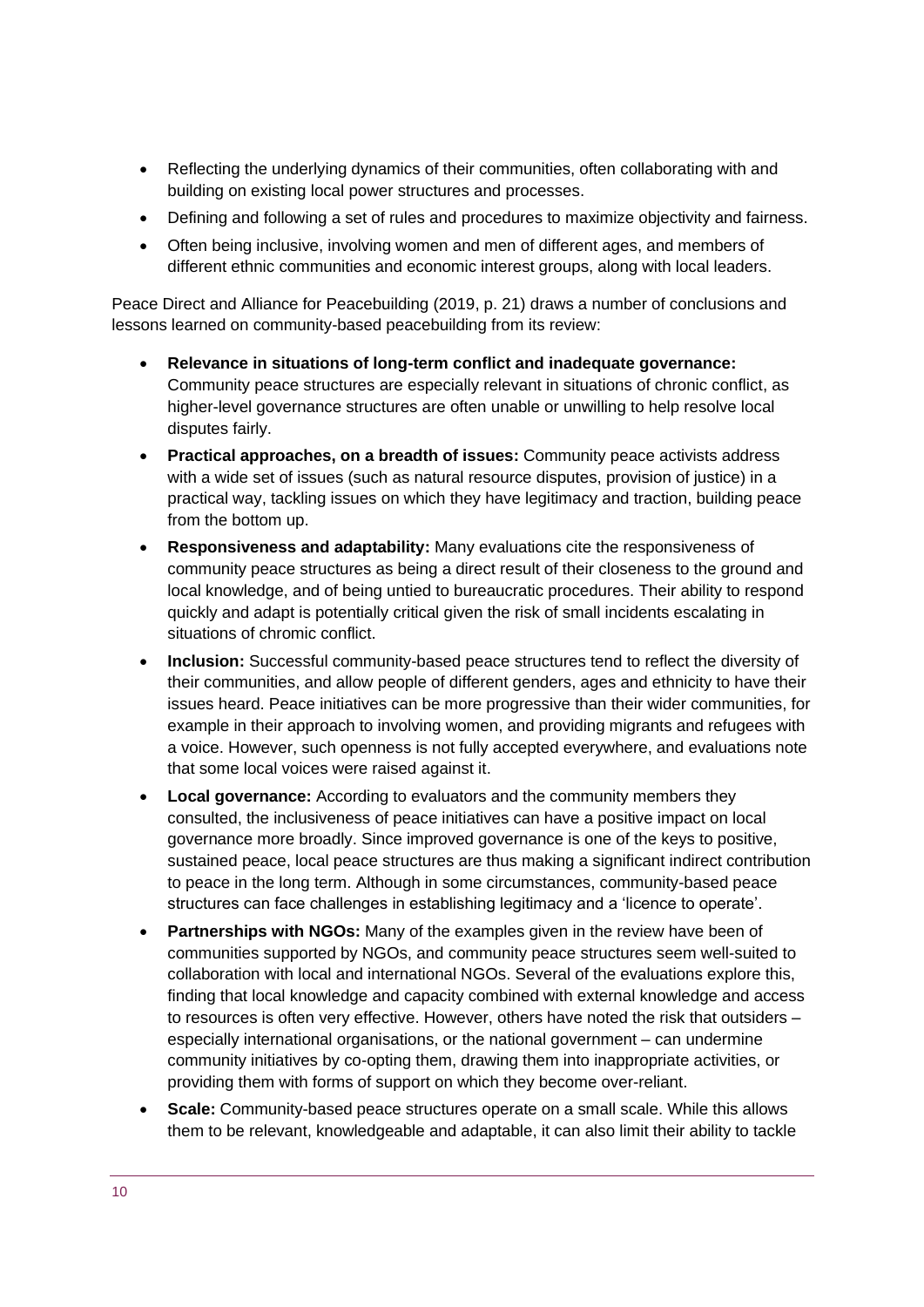wider peace and conflict dynamics. However, the cumulative impact of repeatedly resolving different conflict problems in a given area can be greater than the sum of the parts. There are also often (missed) opportunities for scaling-up to achieve more impact.

#### **Case Studies**

The following case studies provide examples of community-based peace initiatives in practice.

#### **Sudan – Local dispute and conflict resolution**

Peace Direct and Alliance for Peacebuilding (2019, p. 18) highlight the example of peace committees in South Kordofan in Sudan which have successfully resolved conflicts between farmers and herders. For example, in 2017, a peace committee in Delenj intervened in response to growing tensions between semi-nomadic livestock herders and settled farmers in El Tokmah. El Tokmah is a collection of hamlets and encampments housing around 9,000 people from up to 20 ethnic groups, who traditionally follow a code of practice to help the farmers and herders avoid conflicts over shared land and water. However, these norms have come under increasing pressure in recent years, with many of the alternative grazing routes in the region being closed off due to the secession of South Sudan and persistence of chronic armed conflict. In 2017, the incursion of herders onto farmers' fields resulted in violence between Dar Nay'la nomads and Nuba Ajank farmers. In October, the elders of the El Tokmah communities requested help from the Delenj peace committee. The committee, along with support from Khartoum-based NGO Collaborative for Peace in Sudan, were able to produce an "agreement that, among others things, committed community leaders to restore and enforce traditional codes of practice that had maintained peace in the past; to keep livestock in agreed pasture lands further away from the farms; to establish a joint committee to monitor and respond peacefully to further infractions, and to levy fines on anyone breaking the rules or carrying small arms" (Peace Direct & Alliance for Peacebuilding, 2019, p. 18). The committee were also able to persuade the local government to create an additional water point to address another underlying issue of water resource pressure. They also persuaded international development organisations to bring new development interventions to El Tokmah. Researchers found that six months later the initiative had been successful, with "a decrease in reports of livestock infringements, as well as of the use of small arms and other violence, while there had been an increase in reports of people using peaceful dispute-resolution mechanisms" (Peace Direct & Alliance for Peacebuilding, 2019, p. 18).

#### **Yemen – Conflict Resolution Committees (CRCs)**

A final evaluation of Search for Common Ground's "The Community Peacebuilding Project" in Yemen (Al-Nabhani, 2018) provided an independent assessment of the impact of local CRCs on community resilience to violent conflict and on mitigating the risk of future conflict. The project was implemented over a 13-month period, with the goal of increasing local-level social cohesion within six Yemeni districts through dialogue processes (focusing on gender and masculinities) and creating local conflict-management mechanisms. This initiative used Search for Common Ground's tested Community Dialogue Approach (CDA), to build community capacity to opt out of violence and support inter-communal social cohesion.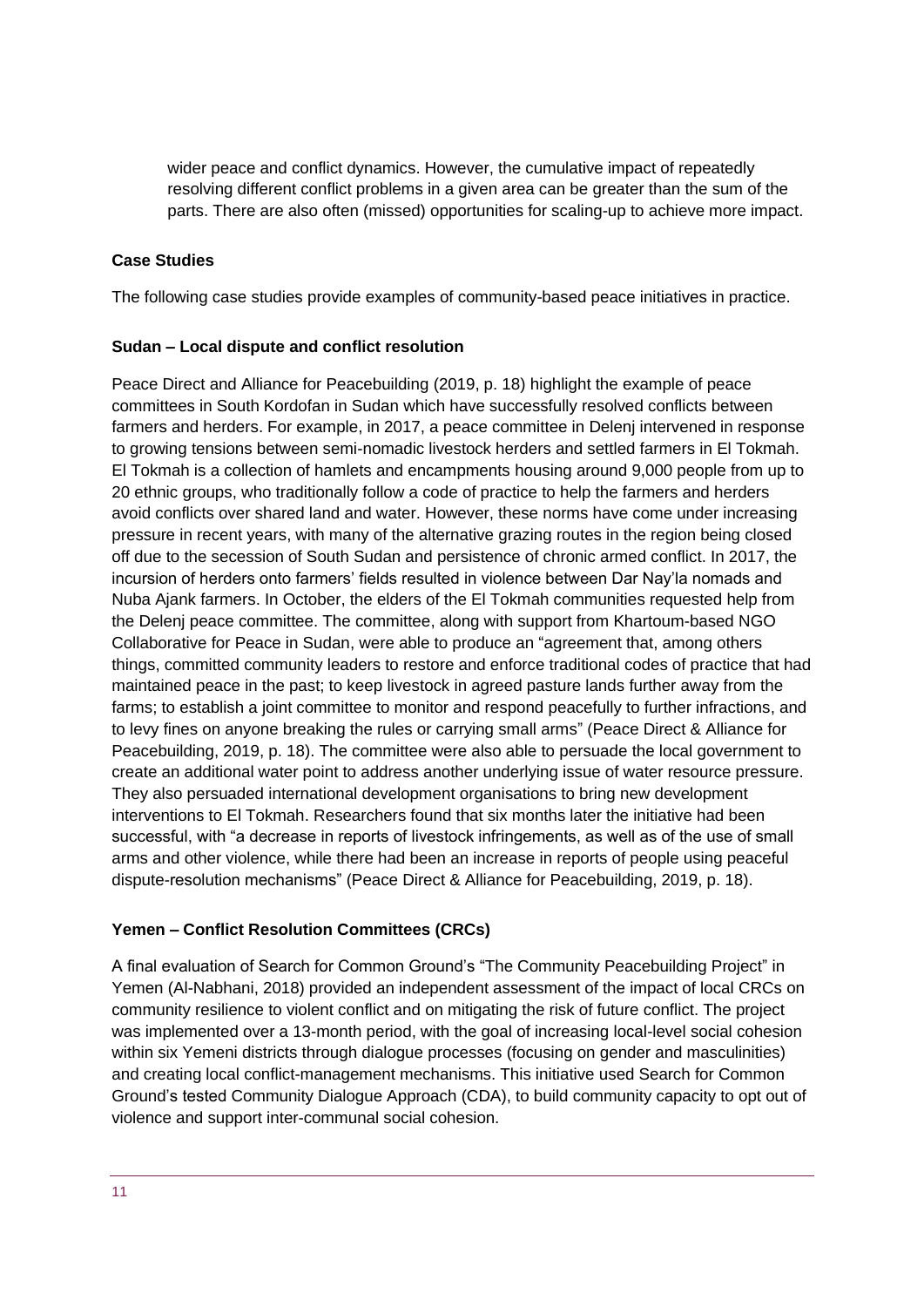The evaluation found that addressing conflict issues on natural resources and access to basic services through non-violent and collaborative processes has increased the communities' resilience to violence. The evaluation highlights that a key lesson learned with dealing with conflict related to natural resources and/or basic services was that it is **essential to include local leaders, local councils, community members, and locally selected Insider Mediators (IMs), as they play an essential role in increasing social cohesion and reducing local conflict. Moreover, these parties have the potential to facilitate participation, cooperation, and a better understanding of local issues.** The evaluation highlights the sustainability of the CDA, which ingrains mediation skills at the community level. The CRCs demonstrated their ability to identify conflicts, work collaboratively to find solutions, mobilise existing resources, source funding, and respond to complaints in a conflict sensitive manner.

#### **Cameroon – Alternative conflict management (ACM) strategies**

ACM strategies in farmer-herder conflict has gained popularity since the 1990s and 2000s in Northwest Cameroon, with NGOs such as the Heifer Project International (HPI) and Netherland Development Organization (SNV) supporting ACM strategies. Complementarity of traditional herder-farmer socio-economic practices in the region provided the basis for alliance farming (AF) in agro-pastoral communities located around urban centres. Local farmers and herders are collaborating in the management of dwindling agro-pastoral resources and addressing farmerherder competition resulting from environmental challenges. AF along with dialogue platforms (DP) at the community levels have been utilised by SNV in the Menchum Division in the northwest. AF and DP encourage indigenous knowledge exchange and practices that support environmental adaptation and resilience, social interactions between farmers and herders, tenure security over access to grazing and farming resources, the future of agro-pastoralism and food security (Mbih, 2020, p. 340). The DP is composed of community volunteers who receive training on conflict mediation strategies of promoting dialogue among conflicting parties for peaceful resolution without third-party intervention. When the conflicting parties cannot resolve their differences, the DP intervenes with an expert (often a trusted and trained member of the community). The DP often charges very little or nothing, mediators are often members of the same community and understand the local pastoral and farming systems, and disputes are carefully investigated on the ground (Mbih, 2020, p. 339).

SNV created nine farmer–herder platforms in nine severe-conflict communities to find peaceful ways of addressing conflicts and regulate seasonal agro-pastoral activities without competition. The SNV ACM initiatives were very successful, with a 65% reduction in farmer-herder conflicts in Menchum District between 2007 and 2010. A bigger AF and DP project, "In Search of Common Ground" (ISCG) was implemented by MBOSCUDA and others in 2013. This has been successful too, for example, MBOSCUDA registered and addressed about 73 cases of farmer–herder conflicts in Northwest Cameroon between 2013 and 2016 using DP with over 83% success rates to the satisfaction of conflicting and community members. Much has been achieved since the launching of the ACM through AF and DP in terms of **peaceful resolution of farmer–herder conflicts, as well as other co-benefits** including crop–livestock integration in the form of lowcost organic crop fertilizer using animal manure, availability of forage for livestock provided by crop residues, improvement in local food security, increase in per capita income of local farmers and herders, and environmental conservation in agro-pastoral communities (Mbih, 2020, p. 339).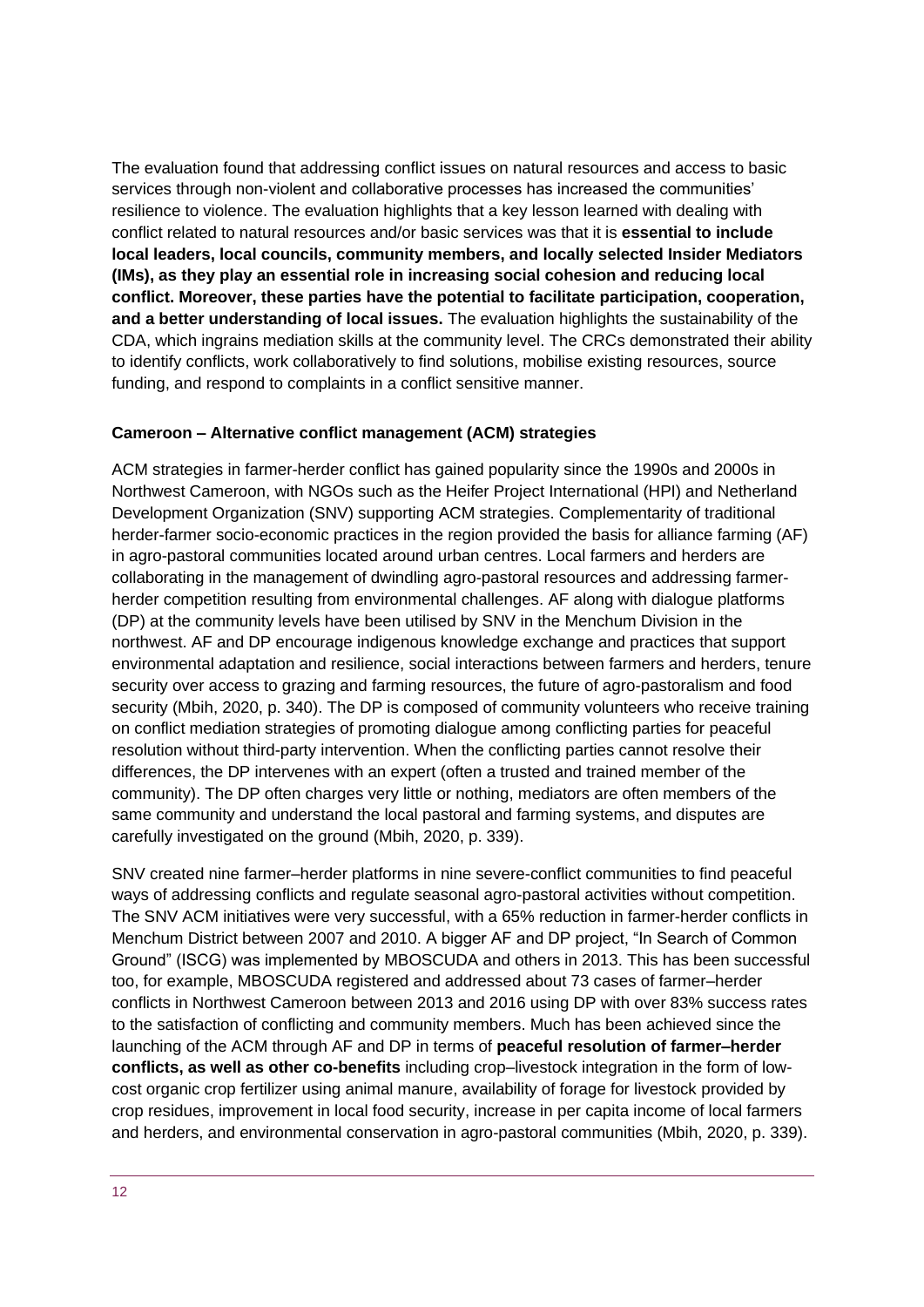# **Traditional informal practices**

#### **Zimbabwe**

Shoko and Naidu (2018) explore **peace-based informal practices** used in managing scarce natural water resources in rural Mhondoro-Ngezi, Zimbabwe, using semi-structured interviews and observations. Finding that several informal practices exist, anchored on the foundations for social justice. Cooperation around water resources was achieved **through adherence to common rules**, anchored on the philosophy of *Ubuntu* (branded as *Unhu* by villagers) – that is cultural values, necessary for peaceful co-existence and self-censored behaviour that conforms to the communal spirit of sharing and caring for each other. The use of myths was an indirect way of conserving water for equity purposes by proscribing certain behaviour around shared water sources. They emphasise the importance of policy maker in observing these customary regulations in order to encourage and strengthen peaceful community co-existence.

# <span id="page-12-0"></span>**4. Nigeria-specific evidence**

# **Farmer-pastoralist/herder conflict resolution case studies**

#### **Middle belt region**

#### **Plateau state**

Higazi (2016) explores the security responses of local vigilantes and the Nigerian state to farmerpastoralist conflicts on the Jos Plateau, central Nigeria. This is an ethno-linguistically and religiously plural part of north-central Nigeria, with the city of Jos and its rural hinterland being widely represented as flashpoints of collective violence in Nigeria. Higazi (2016) argues that "to understand the sources of localised armed conflict, it is necessary to analyse how forms of 'insecurity' and narratives of 'threat' are **articulated in cultural, social and material terms**." These all need to be taken into account to understand the social parameters and political logic of armed conflict, particularly in culturally diverse settings.

#### **Kogi state**

Dimelu et al. (2016) examined causes of conflict and effectiveness of management strategies in agrarian communities of Kogi State, Nigeria. Data was collected from a total of 135 randomly selected crop famers and 72 herdsmen. Their results found that farmers opined that 88% (14 out of 16) of conflict management strategies were effective, while the herdsmen indicated that all (100%) the management strategies employed were effective. Management strategies included social and institutional strategies such as the use of village committees, dialogue, traditional rulers, compensation, engaging law enforcement agencies other. In particular, the study highlights informal institutions like traditional rulers and local village conflict management committees through use of **dialogue, cooperation and education are the most effective conflict management strategies**. However, key constraints to effective management were highlighted by the respondents as being poor funding, lack of institutional supports by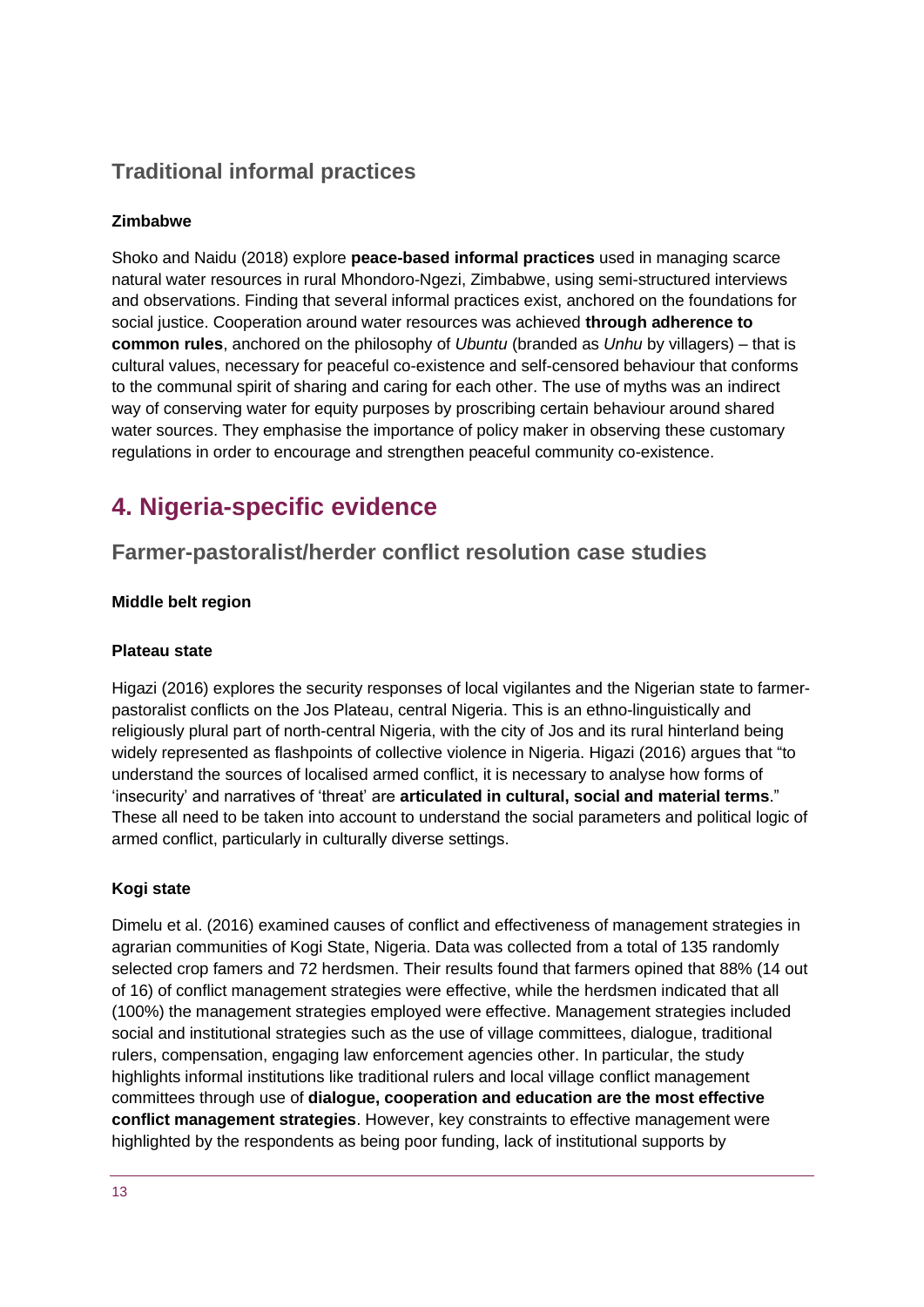government and cooperation of disputants. The itinerant nature of herding, lack of constitutional power of traditional institutions, poor financial assistance and related institutional and behavioural issues constrain efforts towards effective management of conflict. Dimelu et al. (2016) argue that adequate financial and institutional supports by government to rural institutions involved in the management of conflict are key for greater commitment and accountability. The paper also highlights the difficulties the authors experienced in accessing the herders for the study, and their lack of cooperation. The farmers were more cooperative, but the traditional leaders who assisted in the mobilisation of farmers for focus group meetings were very evasive on the conflicts (Dimelu et al., 2016, p. 150). These issues highlight the difficulties in data collection around conflict and the inherent limitations in studies of conflict.

#### **Benue and Nasarawa states: Engaging Communities for Peace in Nigeria (ECPN)**

Mercy Corps and Pastoral Resolve (PARE) implemented the USAID-funded Engaging Communities for Peace in Nigeria (ECPN), from 2015 to 2019 in the Middle Belt states of Benue and Nasarawa. The programme sought to prevent violent conflict between farmer and pastoralist communities through three main interventions: (1) strengthening the capacity of local leaders to resolve disputes inclusively and sustainably, including training and coaching them in interestbased negotiation and mediation; (2) building trust by facilitating opportunities for people to collaborate across conflict lines on quick-impact projects and natural resource management initiatives that addressed shared needs; and (3) fostering engagement among community leaders and local authorities to prevent conflict through joint violence prevention planning, as well as information sharing around conflict triggers and violent incidents (Mercy Corps, 2019, p. 1).

A randomised impact evaluation of the first phase of the project was undertaken. The evaluation found that ECPN improved the conditions for peace in the communities in which it operated. On most measures, ECPN communities either improved or stayed the same, while control communities stayed the same or deteriorated – given heightened tensions and a regionwide uptick in violence during the final round of data collection this is significant (Mercy Corps, 2019, p. 2). Intergroup contact and trust between farmer and pastoralist communities increased or deteriorated significantly less in ECPN sites than in control sites. Perceptions of security increased significantly more in ECPN communities than in control communities (15 percentage points by the end of the first phase of the programme). One criticism of peacebuilding programmes is that they **often only work with the "converted,"** those who want to participate, and do not affect the wider community. But the evaluation found that the benefits to those who participated did spread to the wider community, especially in relation to intergroup trust and perceived security. However, perceptions of the effectiveness of dispute resolution mechanisms did not improve in ECPN communities (Mercy Corps, 2019, p. 2).

The evaluation recommends that (Mercy Corps, 2019, p. 3):

- **Increase investments in programmes that facilitate positive contact between groups in active conflict.** This study demonstrates that contact theory–based peacebuilding programmes can support communities to maintain or improve relationships despite a broader escalation of violence.
- **Pair community-level interventions with robust advocacy campaigns to promote policies conducive to peace.** ECPN either improved peace outcomes despite the policy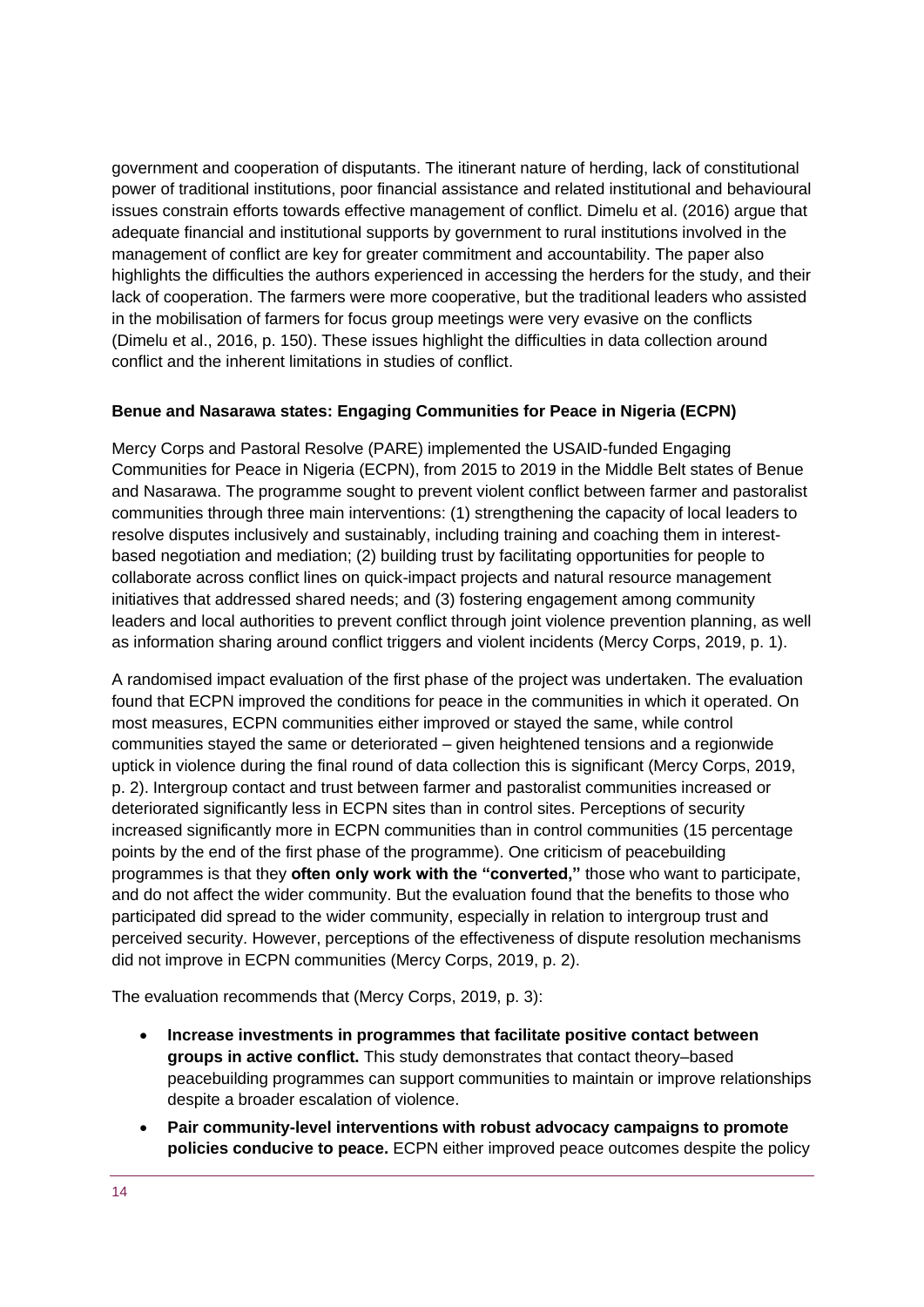and conflict environment, or at least kept communities from being pulled into the broader conflict.

- **Design interventions to maximize the ripple effect from direct participants to the broader community.** This study showed that people-to-people activities that facilitate close cooperation between members of communities in conflict had a positive effect beyond the specific individuals engaged. Unfortunately, the mediation component had less of a ripple effect. Programme interventions' logic should clearly articulate the intended ripple effect, and programme activities should be designed to accentuate this effect.
- **Invest in larger-scale, rigorous impact evaluations of peacebuilding programming.**  Without a rigorous impact evaluation with a comparison group, the programme would have appeared to have little impact on peace outcomes in light of the overall deteriorating security conditions.

#### **Benue, Kaduna, Nasarawa, and Plateau states: Community-Based Conflict Management and Cooperative Use of Resources (CONCUR)**

From December 2012 to December 2016, Mercy Corps implemented the Community-Based Conflict Management and Cooperative Use of Resources (CONCUR), a four-year DFID-funded programme with the goal of reducing conflicts between pastoralists and farmer community groups and increasing local economic activities in four Middle Belt states (Mercy Corps, 2017). Mercy Corps' approach integrated three main objectives: 1) Build capacity of local leaders to resolve community conflicts in an inclusive, sustainable manner; 2) increase cooperation across conflict lines around economic activity and natural resource management, and 3) generate support for long-term policy solutions among local and national leaders through business-led research and advocacy (Mercy Corps, 2017, p. 2).

An impact evaluation of the programme found that it reduced tensions, increased freedom of movement, increased trust, improved conflict management and more peaceful management of shared resources. The evaluation concluded that **investment in conflict management skills for leaders to effectively mediate disputes between conflicting pastoralist and farmer communities in Nigeria's Middle Belt improved security and hence freedom of movemen**t (Mercy Corps, 2017, p. 3). These trained leaders, along with joint economic projects that likely increased trust, also influenced the overall levels of tensions in CONCUR sites. The projects provided a space for pastoralist and farmer communities to engage in more frequent, positive interactions, fostering trust and improving social cohesion. Seeing that people could resolve disputes peacefully created an environment where people could work together collaboratively across conflict lines, and those collaborations created an environment where people were willing to try to resolve differences peacefully.

The evaluation recommends (Mercy Corps, 2017, p. 4):

• **Continuing to invest in local dispute resolution:** Local dispute resolution is effective at reducing intercommunal conflict and improving community perceptions of security. Building the capacity of key community leaders through effective negotiation and mediation techniques make them more successful at preventing conflicts.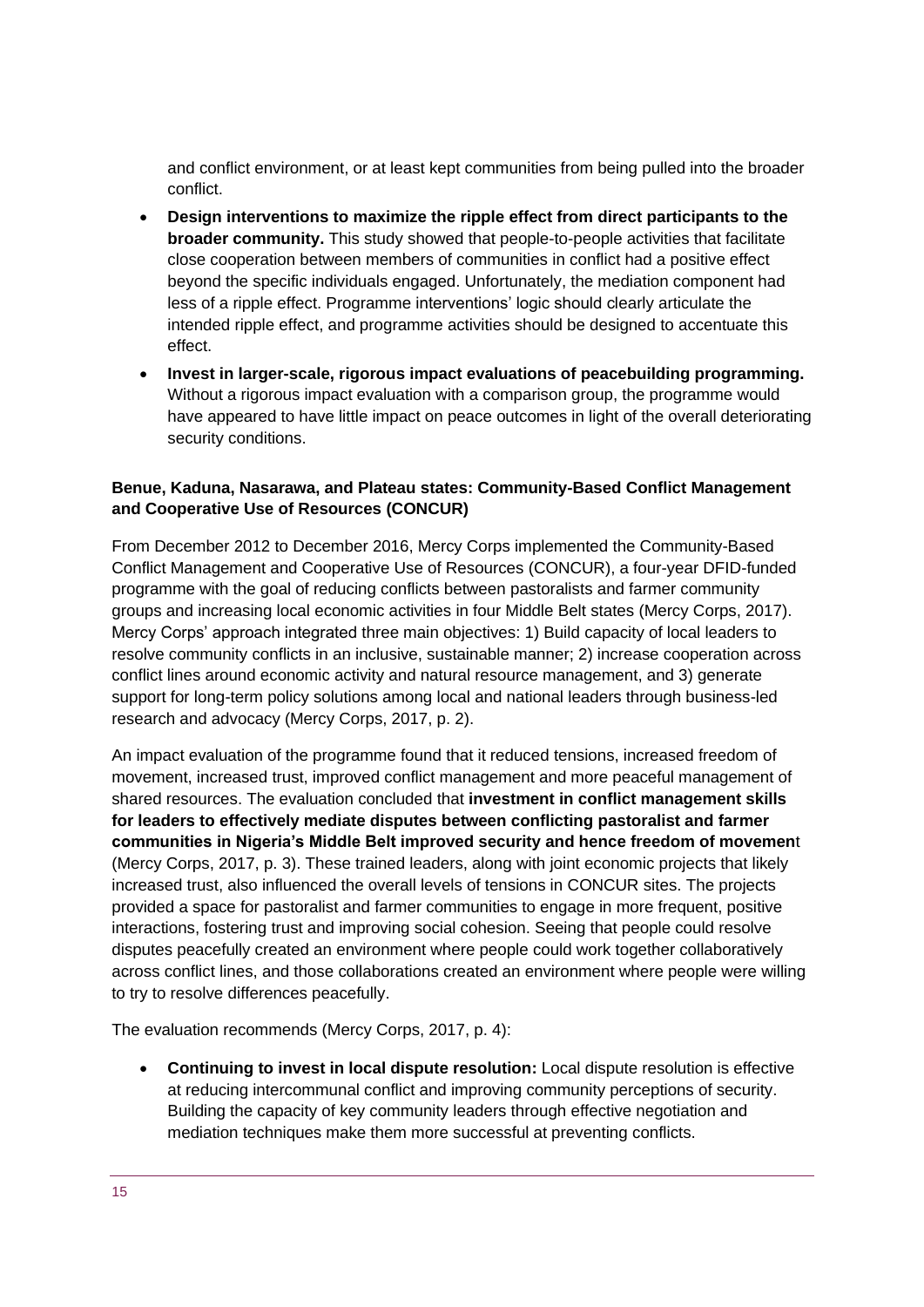• **Build social cohesion among communities:** Integrate interventions that combine conflict management with other key activities that address underlying grievances in order to build social cohesion in the targeted area and strengthen the social fabric to withstand ongoing or future disruptive conflict.

#### **North central region**

Akov (2017) argues that the role of the citizenship question (and other factors including elite land grabbing, ethno-religious identity construction, weak state capabilities, corrupt traditional institutions, the lack of an effective land tenure system and a widespread culture of impunity) is key in the ongoing history of farmer–herdsman conflict in the North Central region of Nigeria. Arguing for commitment from the Nigerian government to address the **citizenship question**, strengthen the capabilities of security institutions, uprooting the culture of impunity and revaluing its policy on land redistribution. Akov (2017) highlights that "parties in farmer–herdsman conflicts are [often] known to take recourse in ethno-religious sentiments in the violent struggle for land rights. While Christians largely side with the farmers, Muslims back the herdsmen, who like them are predominantly Muslims." The citizen question "filters in when farmers see themselves as autochthons while perceiving herdsmen as migrants or encroachers" (Akov, 2017, p. 292). The citizen problem has emerged from unclear and conflicting parts of the constitution – thus, they need to be reconciled through a constitutional reform that is undertaken in consultation with the Nigerian people. Although Akov (2017) acknowledges that dampening ethno-religious identity and the citizenship problem will require more than mere constitutional reforms.

Akov (2017, p. 297) also highlights how traditional authorities are relied upon to settle livelihood disputes in most settled communities in Nigeria – village heads and elders as well as district and ward heads play important roles in conflict prevention and mediation. However, "many reports and studies suggest that some traditional institutions have been compromised, thus rendering them ineffective in most cases when it comes to quelling farmer herdsmen disputes" (Akov, 2017, p. 297). Furthermore, the increasing weakness and or corruption of traditional authorities in the process of mediating livelihood conflicts in Africa in general and Nigeria's North Central region in particular appears to have contributed largely to the persistence of farmer–herdsman conflicts in the region. The paper also highlights a number of strategies and approaches that have been adopted by the government at different levels in a bid to find lasting solutions to the persistent conflicts between farmers and herdsmen. However, these have largely been unsuccessful, and Nigeria's institutions of conflict management and resolution are weak. Institutions such as the police, the army and other security agencies need to be strengthened.

# **Voluntary policing**

Onwughalu and Obiorah (2017) examined the apparatus of voluntary policing<sup>6</sup> as an alternative measure to containing herders-farmers clashes in Nigeria. It found that these conflicts continue

<sup>6</sup> Onwughalu and Obiorah (2017, p. 7) recognise that the literature does not distinguish well between informal policing, voluntary policing and community policing. Their paper argues that informal policing is a wider concept that comprises both voluntary policing and community policing; with community policing depicting where the activities or functions are performed, while voluntary policing underscores the nature of recruitment and involvement of those who participate in carrying out these activities.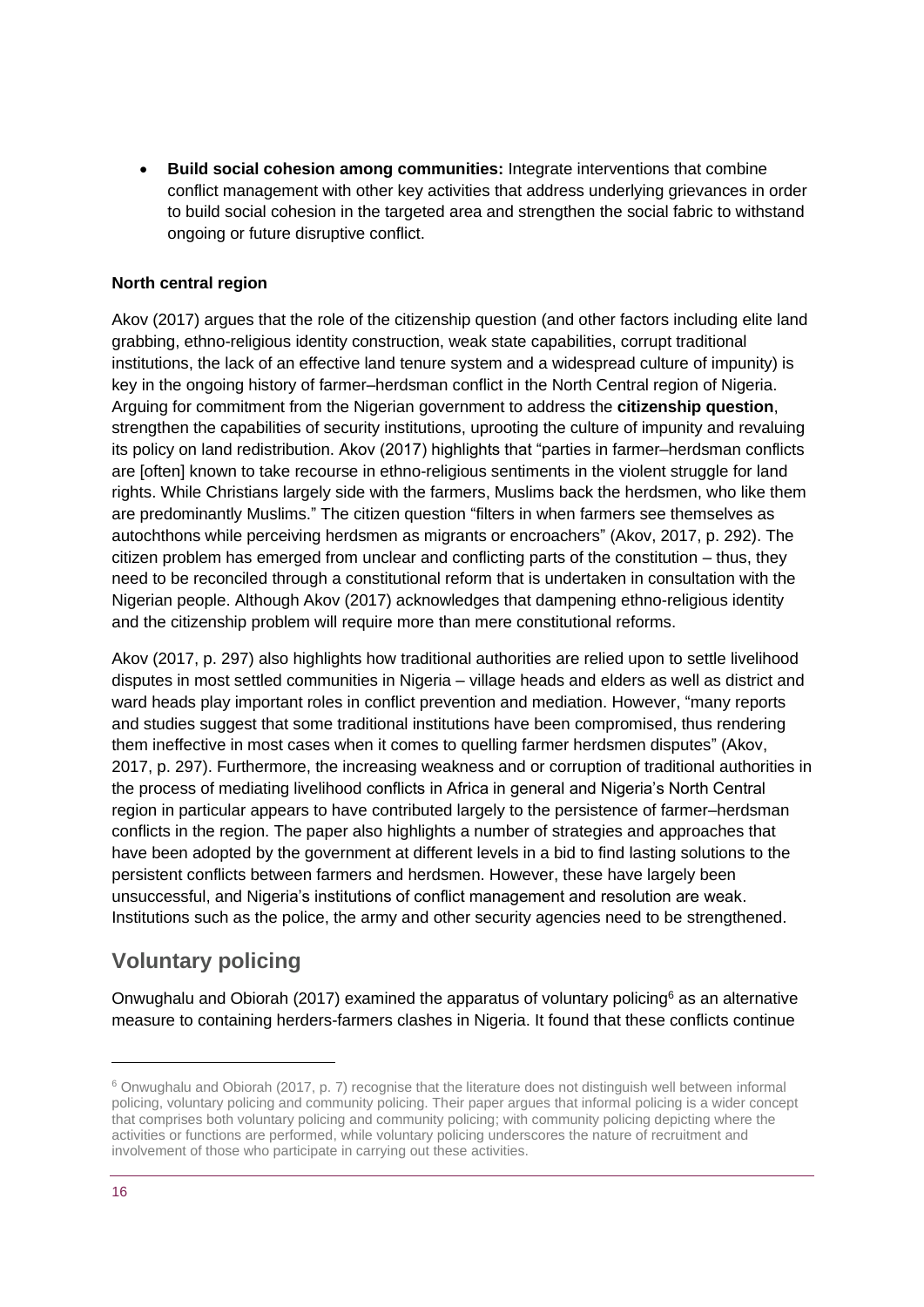despite the proliferation of security agencies charged with specialised roles in the maintenance of law, order and security and passage of Anti-Open Grazing laws by some states. It argues that the structure and chain of command of Nigeria Police and the style of Nigeria's federalism (which skewed the establishment and control of the Police in favour of the centre) make prevention and/or timely containment of these conflicts cumbersome (Onwughalu & Obiorah, 2017, p. 2). Most states have established Voluntary Policing Outfits (also known as Vigilante Groups) to address security challenges – these can exist under different names, be founded on an array of bases (such as community associations, ethnic or religious affiliations and state sponsorship), and can perform diverse functions (Onwughalu & Obiorah, 2017, p. 11). The authors argue that "these informal security apparatuses have not been systematically positioned to contain these conflicts," they recommend "repositioning the apparatus of Voluntary Policing... to systematically cut across villages, clans and hamlets" (Onwughalu & Obiorah, 2017, p. 2).

# **Western vs traditional conflict resolution**

#### **Southeastern region: Ogoniland**

Western approaches to conflict resolution tend to focus on litigation, whereas indigenous African conflict resolution strategies focus on reconciliation (Okeke-Ogbuafor et al., 2019, p. 165). Okeke-Ogbuafor et al. (2019) explores these two theories of conflict resolution and their applicability to Ogoniland in Nigeria through 178 survey questionnaires from respondents in two communities, K-Dere and Kanni-Babbe, 31 key informant interviews and four focus group discussions. Okeke-Ogbuafor et al. (2019, p. 164) find that "while beneficiaries of both conflict resolution systems praise them, some community members do not feel educationally qualified and/or cannot afford to use western approaches to conflict resolution and perceive that indigenous African conflict resolution systems are a source of conflict rather than reconciliation." In both oil-rich and oil-poor communities, the study found "that there seems to be almost as much criticism of indigenous African systems as of western approaches for their respective performances in resolving conflicts" (p. 177). The study emphasises that it is key to recognise that African community conflict resolution systems are just as heterogeneous as African communities are, and are not necessarily harmonious. Furthermore, "younger members of the [Ogoni] community increasingly see the undemocratic basis of the power of leaders such as traditional chiefs as anachronistic" and that "these traditional leaders are tainted by their complicity with the Nigerian government and oil capitalism" (Okeke-Ogbuafor et al., 2019, p. 178).

Due to the controversies surrounding both their uses in Ogoniland, the authors suggest an **additional** conflict resolution in the form of the office of public defender. This would "create opportunities for vulnerable Ogonis who do not trust their indigenous African system of conflict resolution yet feel unqualified to use western approaches to conflict resolution and/or cannot afford to do so" (Okeke-Ogbuafor et al., 2019, p. 180). Supplementing western approaches to conflict resolution with a legal aid system would make it more accessible to disadvantaged people, and would offer a practicable alternative to the potentially biased indigenous African conflict resolution systems (Okeke-Ogbuafor et al., 2019, p. 164).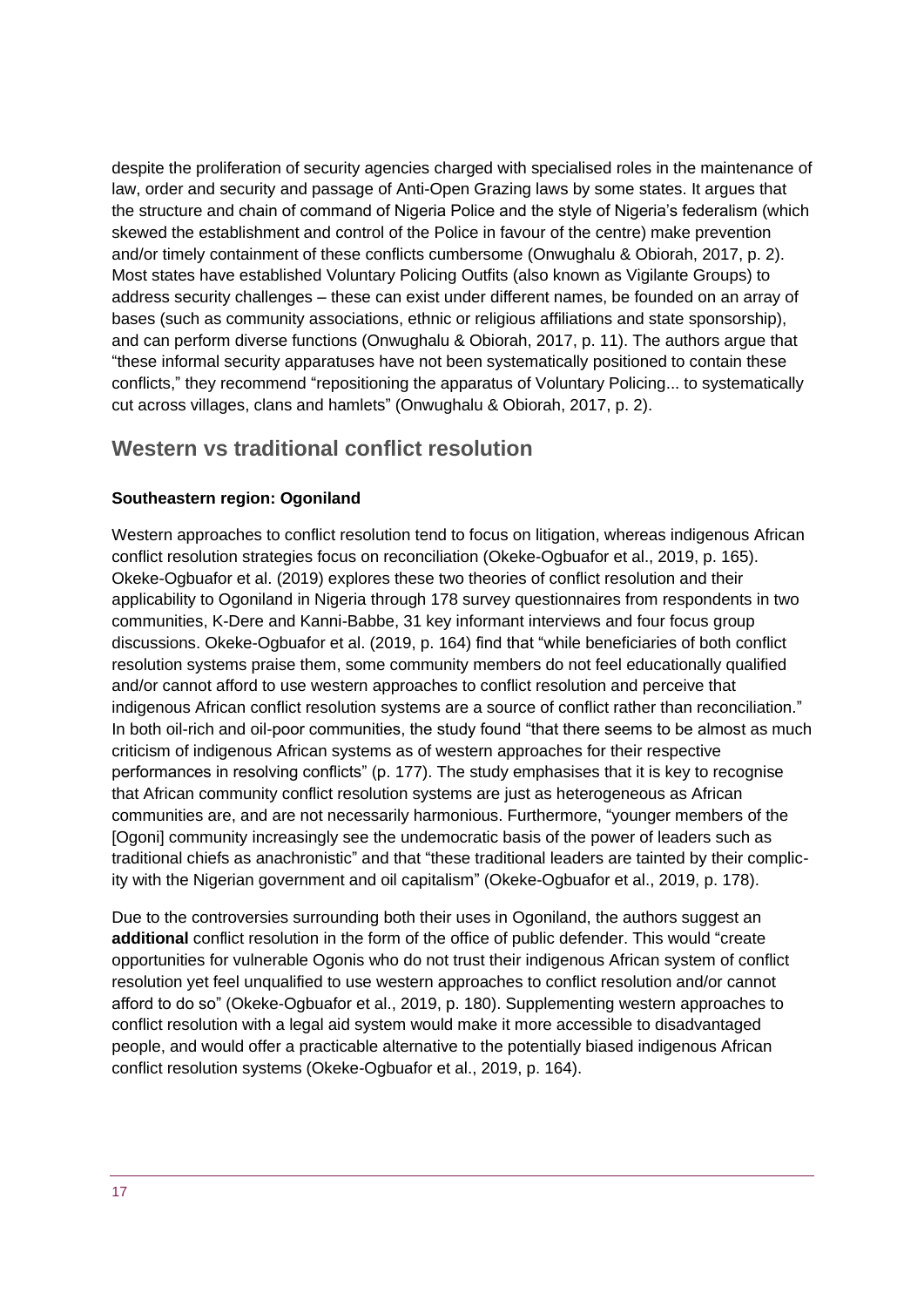# <span id="page-17-0"></span>**5. References**

African Union Panel of the Wise (2019). Report of the African Union Panel of the Wise on Improving the Mediation and Resolution of Natural Resource-Related Conflicts Across Africa. The 5<sup>th</sup> Thematic Report of the African Union Panel of the Wise. [Link](https://wedocs.unep.org/bitstream/handle/20.500.11822/31043/AUP.pdf?sequence=1)

Akov, E.T. (2017). The resource-conflict debate revisited: Untangling the case of farmer– herdsman clashes in the North Central region of Nigeria, *African Security Review*, 26:3, 288-307. <https://doi.org/10.1080/10246029.2017.1294088>

Al-Nabhani, S.N. (2018). The Community Peacebuilding Project: Final Evaluation Report. Search for Common Ground Yemen. [https://www.sfcg.org/wp-content/uploads/2019/08/Final-Evaluation-](https://www.sfcg.org/wp-content/uploads/2019/08/Final-Evaluation-Report-The-Community-Peacebuilding-Project.pdf)[Report-The-Community-Peacebuilding-Project.pdf](https://www.sfcg.org/wp-content/uploads/2019/08/Final-Evaluation-Report-The-Community-Peacebuilding-Project.pdf)

Brown, O. & Keating, M. (2015). Addressing Natural Resource Conflicts: Working Towards More Effective Resolution of National and Sub-National Resource Disputes. London: Chatham House. [https://www.chathamhouse.org/2015/06/addressing-natural-resource-conflicts-working-towards](https://www.chathamhouse.org/2015/06/addressing-natural-resource-conflicts-working-towards-more-effective-resolution-national)[more-effective-resolution-national](https://www.chathamhouse.org/2015/06/addressing-natural-resource-conflicts-working-towards-more-effective-resolution-national)

Democratic Progress Institute. (2015). Accountability and Reconciliation in Peace Processes. London: Democratic Progress Institute. [https://www.democraticprogress.org/wp](https://www.democraticprogress.org/wp-content/uploads/2016/01/Accountability-and-Reconcilication-DPI-December-2015.pdf)[content/uploads/2016/01/Accountability-and-Reconcilication-DPI-December-2015.pdf](https://www.democraticprogress.org/wp-content/uploads/2016/01/Accountability-and-Reconcilication-DPI-December-2015.pdf)

Dimelu, M. U., Salifu, E. D., & Igbokwe, E. M. (2016). Resource use conflict in agrarian communities, management and challenges: A case of farmer-herdsmen conflict in Kogi State, Nigeria. *Journal of Rural Studies*, *46*, 147-154. <https://doi.org/10.1016/j.jrurstud.2016.06.011>

Eke, S. (2020). 'Nomad savage' and herder–farmer conflicts in Nigeria: the (un)making of an ancient myth, *Third World Quarterly*, 41:5, 745-763. DOI: [10.1080/01436597.2019.1702459](https://doi.org/10.1080/01436597.2019.1702459)

Higazi, A. (2016). Farmer-pastoralist conflicts on the Jos Plateau, central Nigeria: security responses of local vigilantes and the Nigerian state, *Conflict, Security & Development*, 16:4, 365- 385. <https://doi.org/10.1080/14678802.2016.1200314>

Home, R. (2020). Land dispute resolution and the right to development in Africa. *Journal for Juridical Science*, *45*(1), 72-92.<https://journals.ufs.ac.za/index.php/jjs/article/view/4422>

Issifu, A. K. (2016). Local Peace Committees in Africa: the unseen role in conflict resolution and peacebuilding. *Africology: The Journal of Pan African Studies*, *9*(1), 141-158. <http://www.jpanafrican.org/docs/vol9no1/9.1-9-Issifu.pdf>

Krätli, S. & Toulmin, C. (2020). Farmer-herder conflict in sub-Saharan Africa? London: IIED. <http://pubs.iied.org/10208IIED>

Mbih, R.A. (2020). The politics of farmer–herder conflicts and alternative conflict management in Northwest Cameroon, *African Geographical Review*, 39:4, 324-344, DOI: [10.1080/19376812.2020.1720755](https://doi.org/10.1080/19376812.2020.1720755)

Mercy Corps (2019). DOES PEACEBUILDING WORK IN THE MIDST OF CONFLICT? Impact Evaluation of a Peacebuilding Program in Nigeria. Executive Summary. Mercy Corps. [Link](https://europe.mercycorps.org/sites/default/files/2020-01/PRG_NigeriaImpactEvaluation_ExecSummary_R_lo_r2v1_Web.pdf)